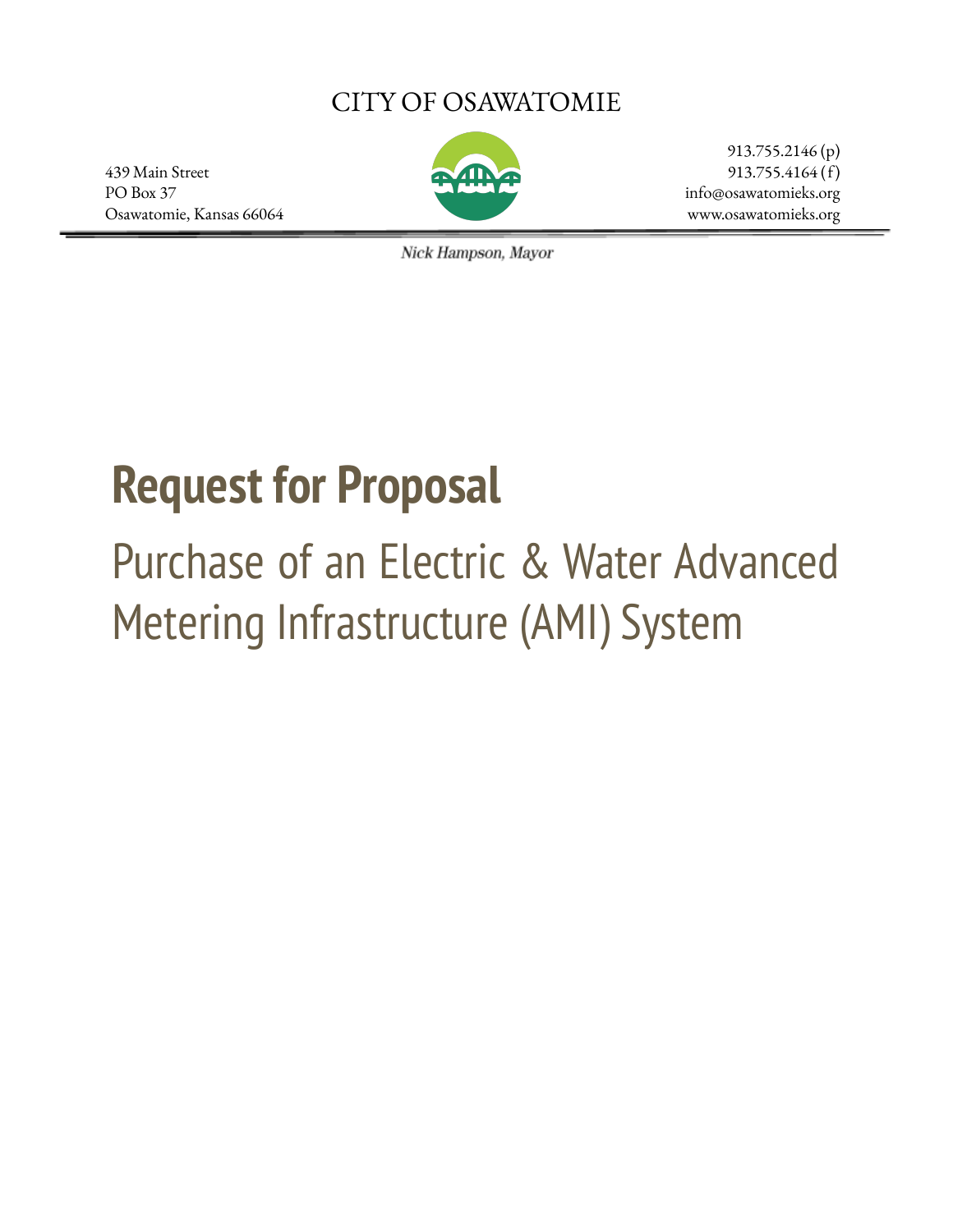# <span id="page-1-0"></span>**TABLE OF CONTENTS**

| <b>TABLE OF CONTENTS</b>                        | 1  |
|-------------------------------------------------|----|
| <b>General Information</b>                      | 3  |
| Overview                                        | 3  |
| <b>Project Description</b>                      | 3  |
| Response Schedule                               | 4  |
| Advanced Metering Infrastructure (AMI) System   | 5  |
| Pre-Proposal Conference                         | 5  |
| Proposal Rules and Instructions                 | 5  |
| <b>Validity Period</b>                          | 5  |
| Definition for Bidder and Vendor                | 5  |
| <b>Selection Criteria</b>                       | 6  |
| System Ownership                                | 6  |
| <b>Vendor Qualifications</b>                    | 7  |
| Overview                                        | 7  |
| <b>System Requirements</b>                      | 8  |
| <b>AMI System Operation</b>                     | 8  |
| <b>AMI Performance Requirements</b>             | 10 |
| Communications                                  | 11 |
| RF Network Infrastructure Hardware Requirements | 12 |
| <b>Electric Meter Requirements</b>              | 13 |
| Demand Response Requirements                    | 13 |
| <b>Distribution Automation Requirements</b>     | 14 |
| <b>Water Metering Requirements</b>              | 14 |
| Implementation                                  | 15 |
| <b>Project Management</b>                       | 15 |
| <b>Project Delivery/Installation</b>            | 15 |
| Warranty/Extended Maintenance                   | 16 |
| <b>System Support</b>                           | 17 |
| <b>Contracts and Licenses</b>                   | 19 |
| General                                         | 19 |
| Pricing                                         | 19 |
| <b>Terms and Conditions</b>                     | 20 |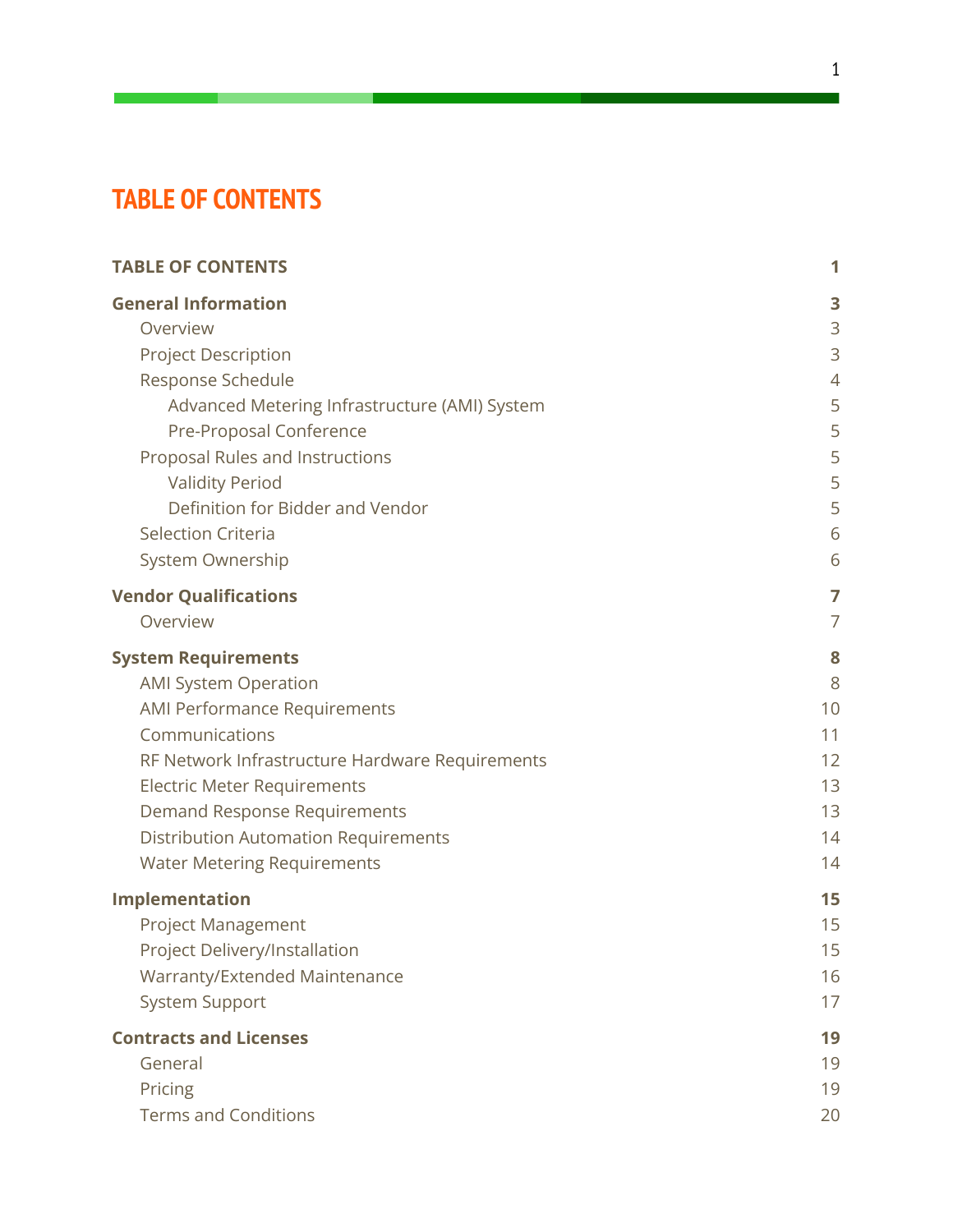| <b>Supplemental Terms and Conditions</b>            | 22 |
|-----------------------------------------------------|----|
| <b>Attachments</b>                                  | 25 |
| Attachment A: Electric Meters Installed             | 25 |
| Attachment B: Water Meters Installed                | 26 |
| Attachment C: Supplemental Questions to be Answered | 27 |
| General                                             | 27 |
| Security                                            | 27 |
| <b>System Design</b>                                | 27 |
| System Integration                                  | 28 |
| Software                                            | 28 |
| Backup                                              | 28 |
| Roles and Responsibilities                          | 29 |
|                                                     |    |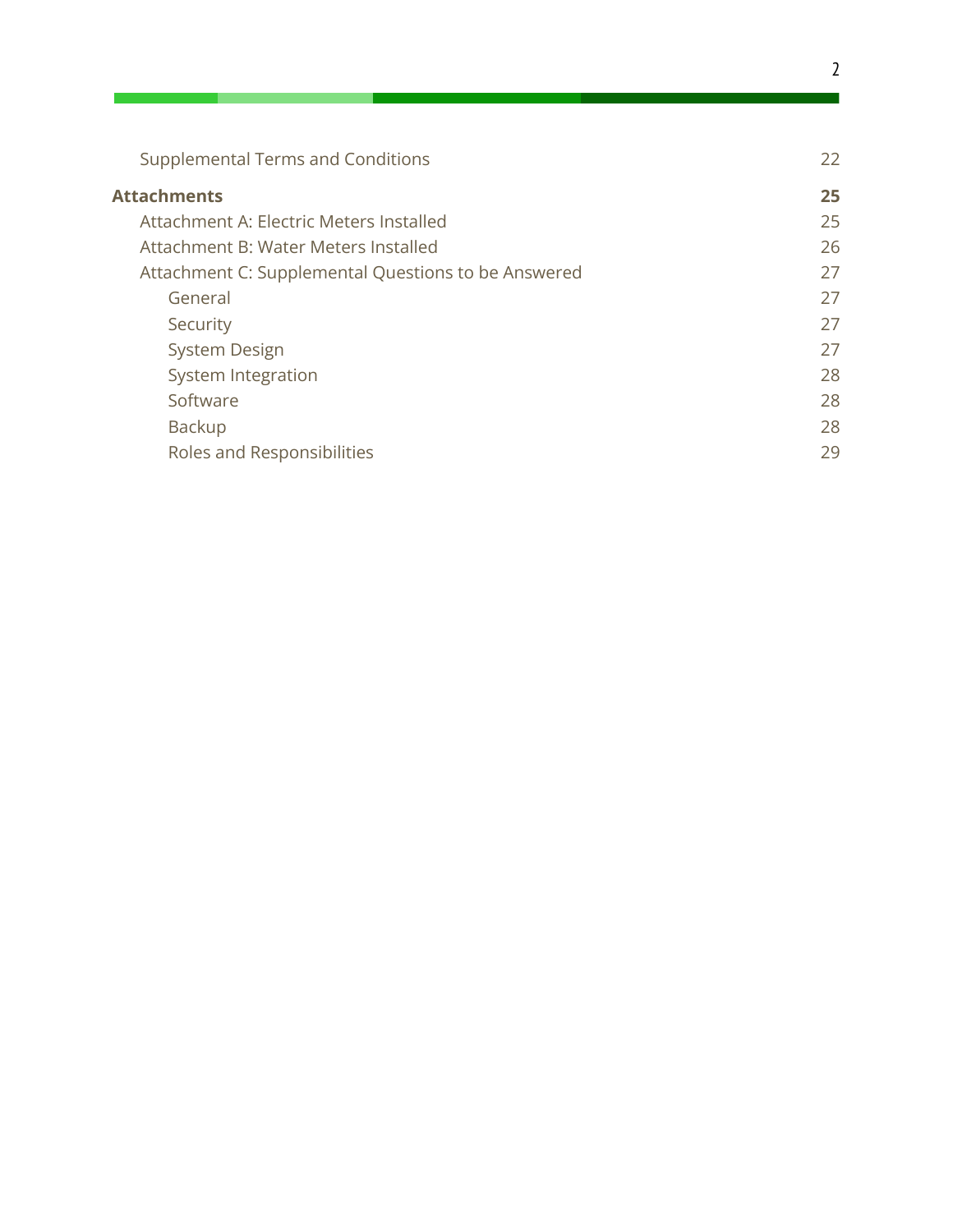## <span id="page-3-0"></span>**General Information**

#### <span id="page-3-1"></span>**Overview**

As a small community of 4,388, Osawatomie residents enjoy many benefits of a slower pace of life, as well as the advantages of our larger surrounding neighbors. Located in Eastern Kansas, we are the second largest community in Miami County.

#### <span id="page-3-2"></span>Project Description

The City of Osawatomie is requesting the submission of proposals from qualified firms to provide an Advanced Metering Infrastructure System (AMI) for both electric and water customers to replace our current automatic read single phase electric meters, water meters, and manual read polyphase electric meters. The City is also seeking meters that interface with electric vehicle charging stations. The City seeks future controlling capacitor banks and other Smart Grid solutions to meet the utility's long-term automation requirements including reliability and coverage, latency, resiliency, redundancy, bandwidth, backup power needs, cybersecurity considerations, and cost.

Your proposal should include all hardware, software and services for system design, integration and testing, training, warranty and maintenance, documentation and all associated equipment required to provide a fully functional AMI System as described in this Request for Proposal. The system should support near-real time data exchange between AMI systems.

The City of Osawatomie is seeking to improve customer service, mitigate peak system demand, and reduce long-term operating costs by implementing an AMI solution that provides electric and water meter reads. It should interface with our current billing software and offer on request reads, remote disconnects, and other functions.

This Request for Proposal does not commit The City of Osawatomie to pay for any costs incurred in the preparation or submission of any proposal or to contract for any services. The City will, at its discretion, award a contract to the responsible Bidder and Vendor submitting the lowest and best proposal that complies with the requirements stated in this Request for Proposal. The lowest priced proposal may not necessarily be the one selected.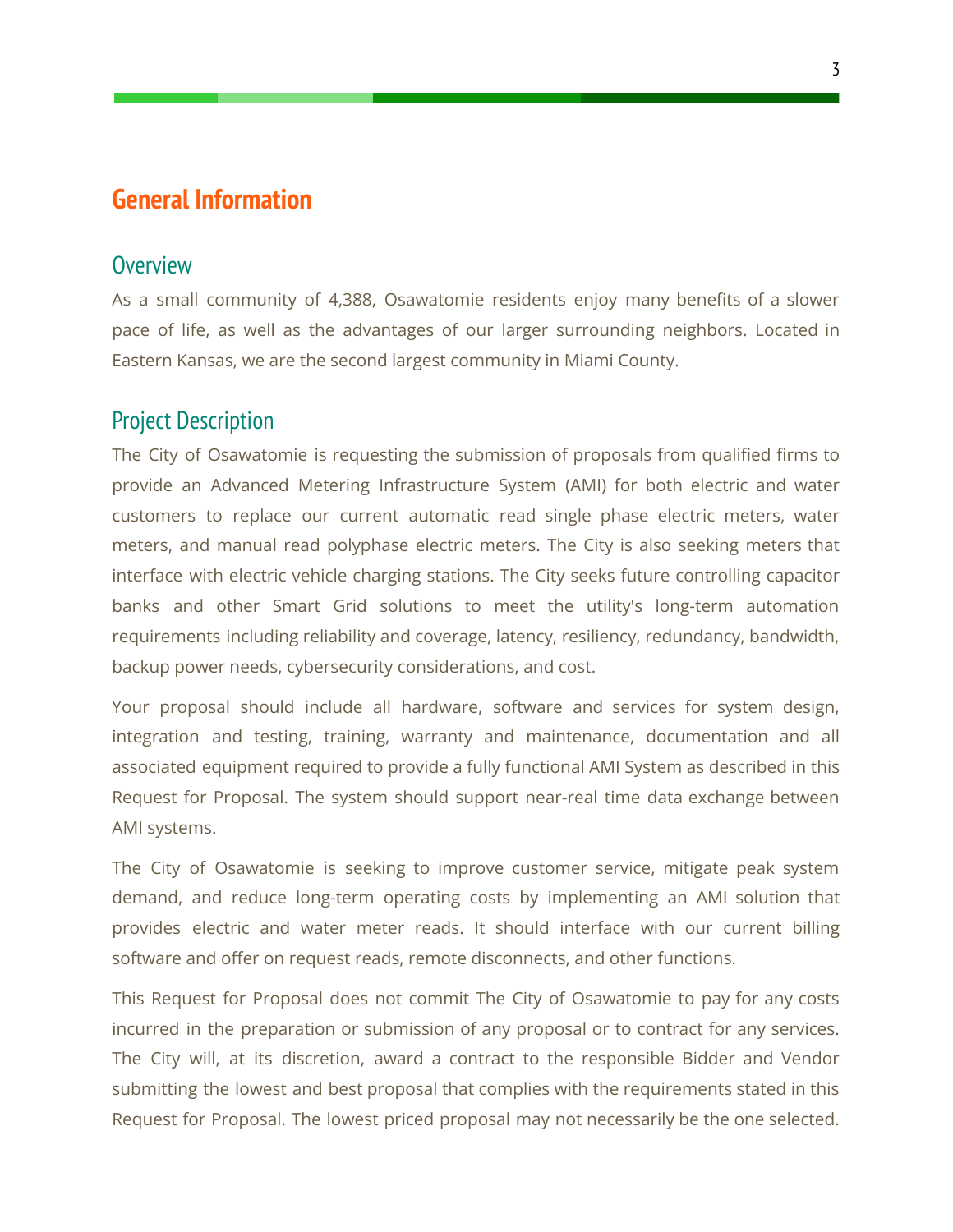The City of Osawatomie may, at its sole discretion, reject any or all proposals received or waive minor defects, irregularities, or informalities.

Objectives the city is seeking from implementing an AMI system include, but are not limited to:

- 1. Provide the City with greater management and control of electric and water system assets and enhance system performance while reducing operating and maintenance costs and improving efficiency.
- 2. Replace electric meters, add water meter MXUs, and increase meter accuracy.
- 3. Record water meter consumption with smaller unit precision for billing, conservation, and leak detection purposes. Meters with the latest available manufactured precision capabilities should be provided.
- 4. Support current billing rates and possibly future time-of-use billing and demand response programs.
- 5. Provide customers with web access to consumption data.
- 6. Provide outage, tampering/theft detection, remote disconnect functions, and an accurate reading from every meter every day.
- 7. Provide interval data for peak load analysis, load aggregation, circuit load balancing, transformer overload monitoring, and engineering design.
- 8. Potentially support some smart grid related functions such as capacitor bank controls, fault detection, street lighting controls, conservation voltage reduction (CVR), recloser, and possibly remote switching.

## <span id="page-4-0"></span>Response Schedule

All questions concerning this RFP must be submitted to The City of Osawatomie via e- mail no later than June 30, 2022. Technical questions or requests for clarification relative to this Request for Proposal must be directed to Terry Upshaw, Director of Information Technology, with a subject line heading "The City of Osawatomie AMI Project" and emailed to [tupshaw@osawatomieks.org](mailto:tupshaw@osawatomieks.org?subject=The City of Osawatomie AMI Project). Responses to all questions will be compiled into one document and emailed to all Bidders.

Proposals must be received by The City of Osawatomie no later than 2:00 PM EDT, Friday, July 15, 2022.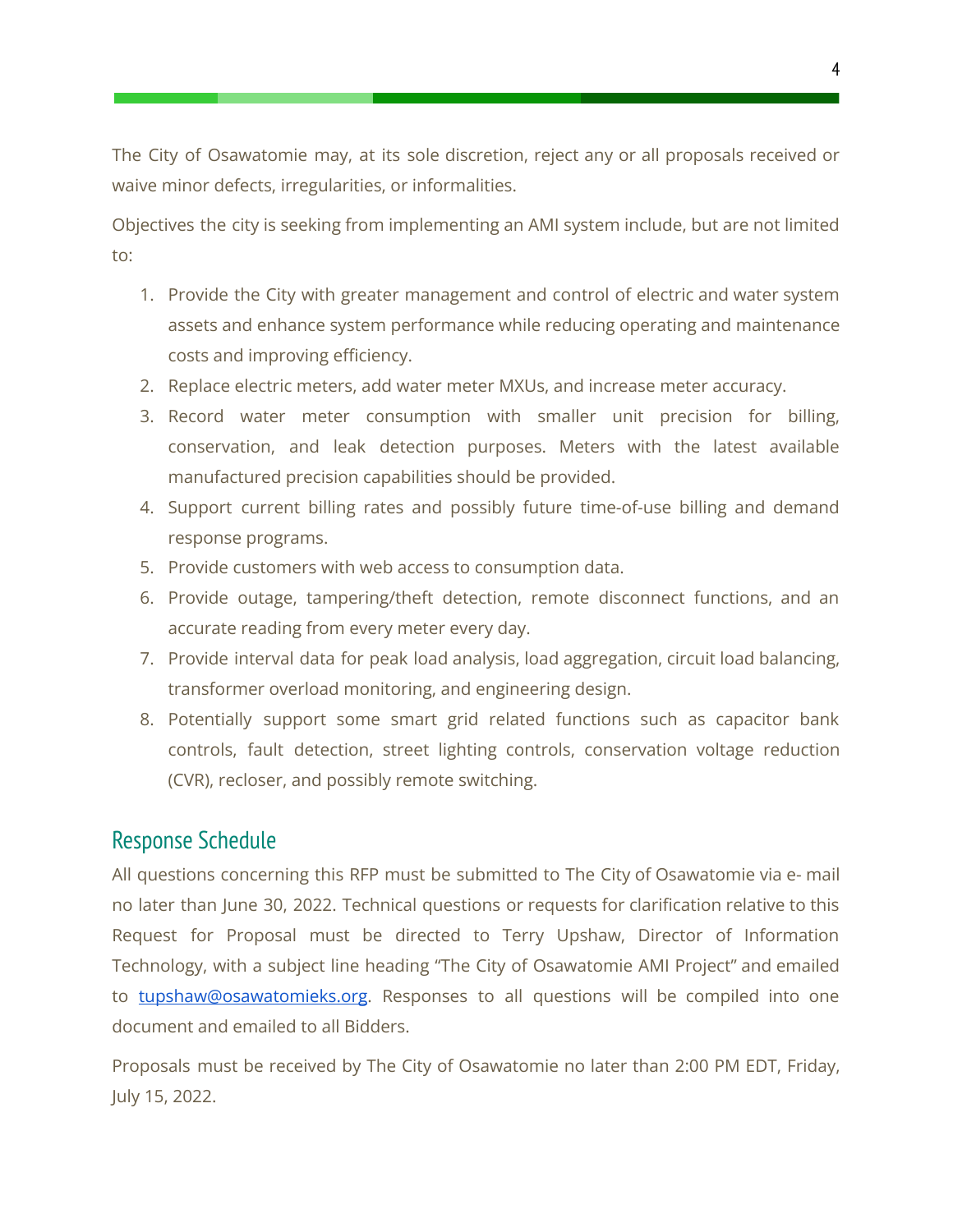Proposals shall be addressed to:

The City of Osawatomie **Attn: Tammy Seamands, City Clerk** P.O. Box 37 509 5th Street Osawatomie KS. 66064-0037

#### <span id="page-5-0"></span>Advanced Metering Infrastructure (AMI) System

The final proposal package must arrive on or before the submittal deadline. Proposals received after the deadline will be considered non-responsive and returned unopened. Packages or envelopes containing your proposal must be clearly marked on the outside as "Sealed Proposal — Advanced Metering Infrastructure (AMI) System". Upon closure of the bids and evaluation thereof, all bids will be subject to the Kansas Open Records Act.

#### <span id="page-5-1"></span>Pre-Proposal Conference

At this time, there is no plan for a pre-bid conference to be conducted. However, depending on bidder questions, one may be scheduled. In the event that a Bidder wishes to come to The City of Osawatomie to observe the terrain, look at the city's service area and distribution facilities or gather information for a propagation study, The City of Osawatomie will attempt to accommodate your request.

#### <span id="page-5-2"></span>Proposal Rules and Instructions

- 1. A brief cover letter including contact information.
- 2. Three (3) printed copies of your organization's complete proposal, including a separate tab within the proposal for pricing.
- 3. Attachment questions with responses.

#### <span id="page-5-3"></span>Validity Period

The proposal shall be considered current and a valid offer to undertake the work, subject to successful negotiation of a contract, for a period of at least one hundred-twenty (120) days and shall contain a statement in the proposal to that effect.

<span id="page-5-4"></span>Definition for Bidder and Vendor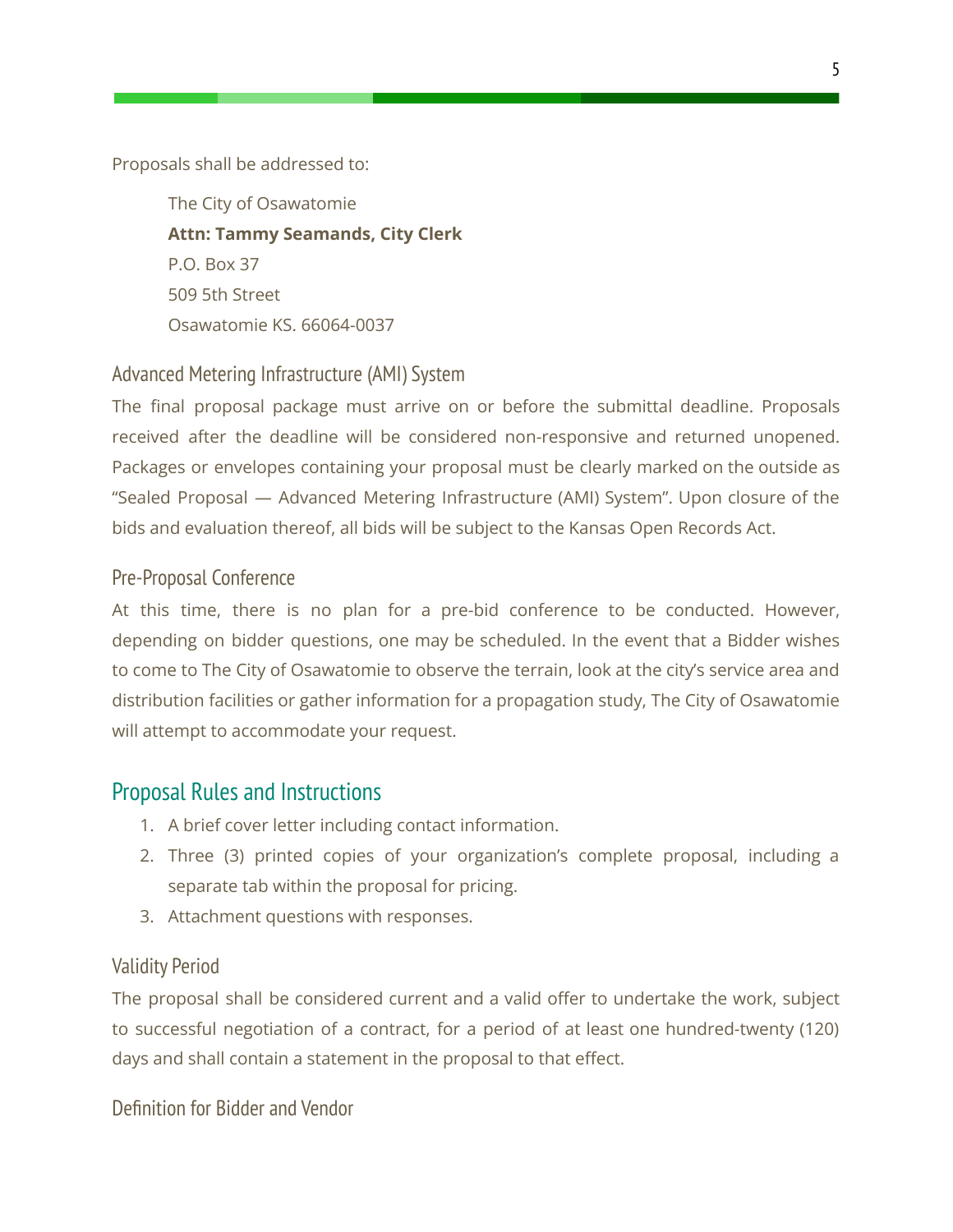**Bidder:** as a "Turnkey RFP Respondent"

<span id="page-6-0"></span>**Vendor:** as a supplier to bidder for communication equipment/meters/software

## Selection Criteria

Proposals will be rated based on the following criteria in no particular order:

- Ability of AMI system to provide all desired features
- Strength of solution for electric and water
- Ability to support optional requirements
- Vendor stability and strength
- Strength of project management and implementation plan
- Price (total cost of ownership)
- System interface capabilities and support provisions
- Strength of partnering relationships, if needed, to meet objectives

#### <span id="page-6-1"></span>System Ownership

The City of Osawatomie prefers a hosted AMI system and will maintain ownership with access to all data generated. The City of Osawatomie requires the system to be hosted in a certified data center whereby The City of Osawatomie will pay a service fee to operate the selected automation software modules. All fees, licenses, and frequency of recurring charges will be identified in the proposal. Vendor must provide the City of Osawatomie a license for the software that allows the City of Osawatomie to operate the software in-house connected to a Vendor-provided hosting center, or a third-party data center, at the city's option.

The City of Osawatomie requires a single platform of software with integrated software modules for all aspects, specifically: AMI (Electric & Water), including service area wide potential for fully-automated (not push-button control) Load Management/Demand Response, and fully-automated Capacitor Control. Bidder is responsible for designing, supporting, and maintaining this software platform themselves. If any portion of Bidder's work is to be contracted out, Bidder shall provide the name of the contractor(s), what service(s) they will be supporting on behalf of the Bidder as well as references for their subcontractor(s). It is preferred that Bidder will not be reliant on any third party to provide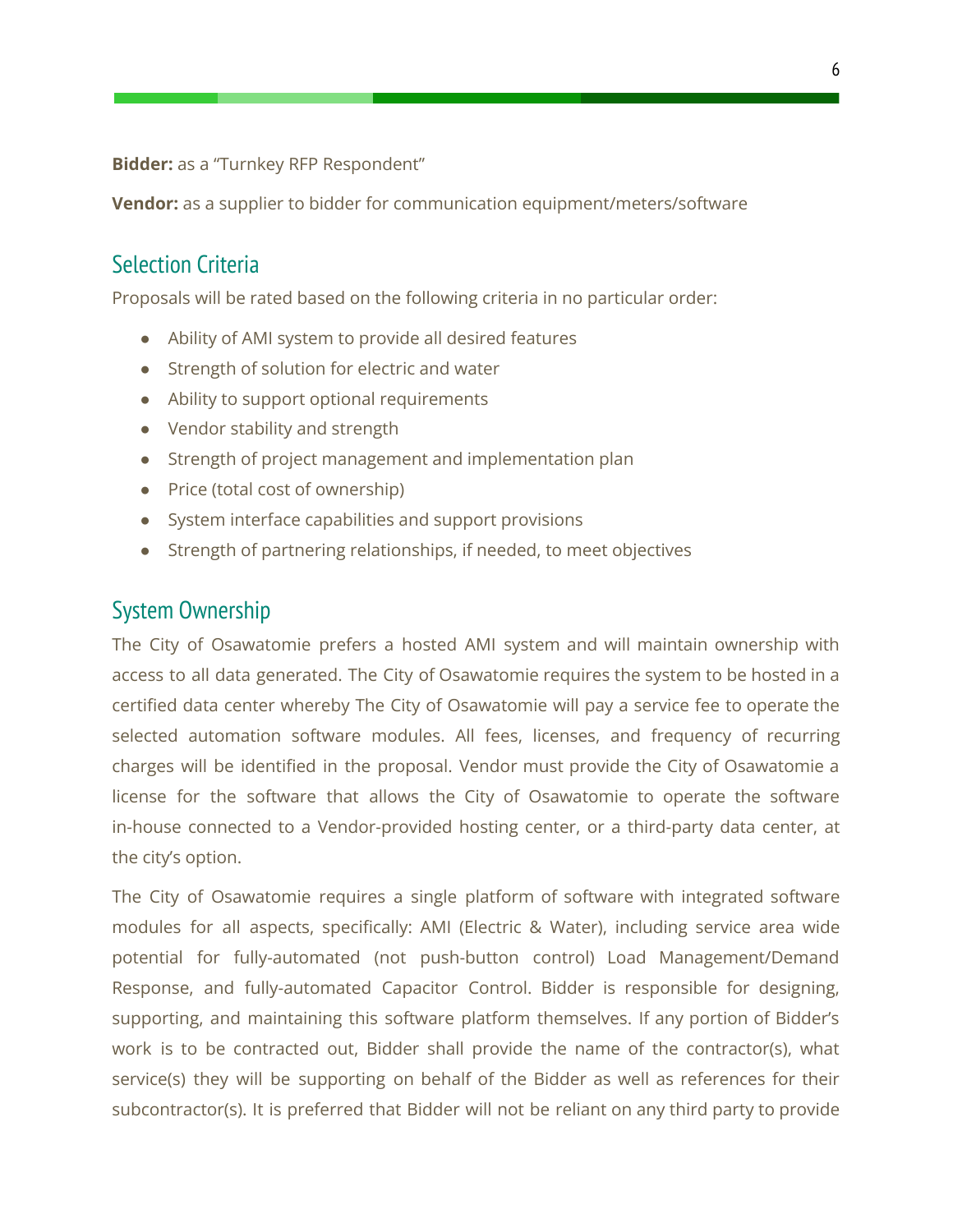or support any aspect. (Bidder maintenance includes open source and third-party software, packages, and/or libraries, which must be disclosed during bidding.)

**ALTERNATIVE:** Optional on-premise AMI system (physical server or HyperV virtual machine) will be considered if it is advantageous to the city. Bidders will specify and quote the necessary back-office primary and backup servers, monitors, network connectivity, operating systems, and other equipment. Bidder would provide a fully-functional AMI System, including all system infrastructure, that can be fully tested before system acceptance. If possible, software should be pre-loaded and off-site tested before delivery to The City. Bidders should advise the City of Osawatomie of all operating characteristics, including the AMI system's required server processor power, required speed, recommended system memory, processor memory and configurations, mass memory requirements, backup protocols, MultiSpeak capabilities, security measures and protocols, and storage requirements within the Bidder's proposal.

Hosted or on-site systems must integrate with Tyler Tech 9 and 10 utility billing software. Bidders should specify what database software products the system is compatible with, including the required software versions and whether they are included in the proposal submitted.

If the Bidder proposes a solution that requires data transmission over a third-party WAN or includes an outsourced data collection service, the Bidder should provide a concise description of how the AMI system transmits data to the office environment, the process that will be used for integrating system data with our current billing system and other applications, and security measures utilized to secure data integrity.

## <span id="page-7-0"></span>**Vendor Qualifications**

#### <span id="page-7-1"></span>**Overview**

Only qualified Vendors who have been actively engaged (for at least three years) in the design, manufacture, integration, configuration, and installation of utility AMI Systems similar to those required in these specifications are eligible to submit proposals.

Only industry-certified, licensed, and insured installers of AMI Systems, their respective components, modules and subsystems, who have been actively engaged (for at least two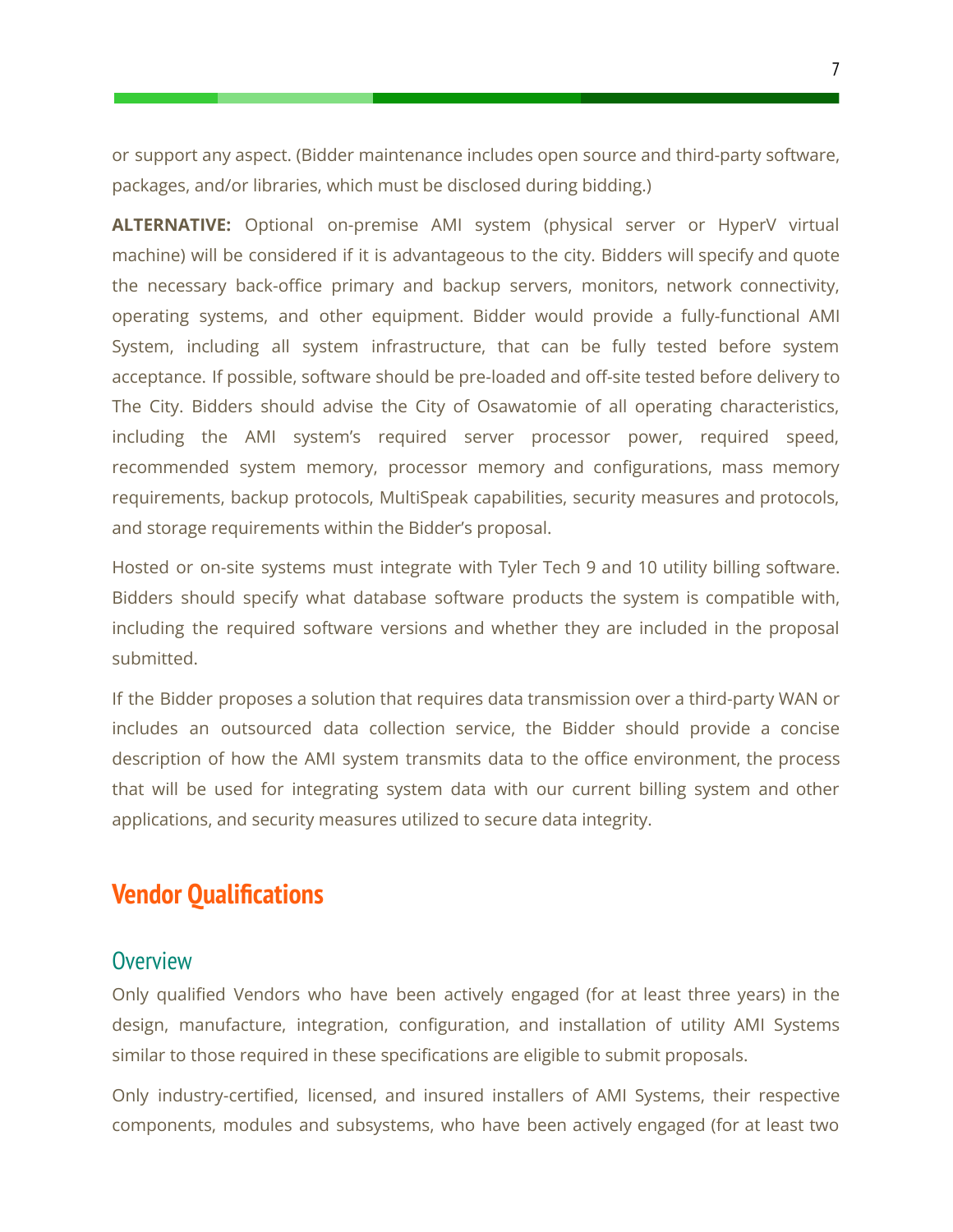years) in the setup, configuration, installation, testing, and placement into service of such Systems are considered qualified candidates to install the software, meters and communications network. The AMI Vendor should select qualified installers of their proposed network (including meters, interfaces and network communications equipment) and provide associated unit installation rates.

The Bidder should furnish evidence demonstrating that the Vendor has at least three years of successful experience in the design, integration, configuration, manufacture, testing, and implementation of AMI Systems of similar type, size, and configuration. No bids will be accepted from Vendors who have less than the requisite number of years of successful experience.

AMI Vendor must directly have a minimum of 75,000 two-way load control receivers deployed and in use to be considered. Vendor must have a proven Demand Response (DR) software platform in use by at least twenty (20) electric utilities. Proposed Vendor must have at least five (5) joint electric/water utilities utilizing the proposed RF network to remotely provide reading and interval data from water meters. Please provide a list of these utility customers for verification.

The Bidder must provide:

- Information on background, products, and services.
- Number of years in business.
- Location of offices.
- Experience and qualifications in the AMI industry.
- Evidence of successful combined AMI and Meter Data Management System (MDMS) installations.
- <span id="page-8-0"></span>● List of current utilities using proposed AMI solution.

# **System Requirements**

## <span id="page-8-1"></span>AMI System Operation

The proposed AMI system should perform all electric and water meter reading operations, including providing register reads, commercial demand, and interval consumption data using two-way communications. All electric meters should be capable of being read hourly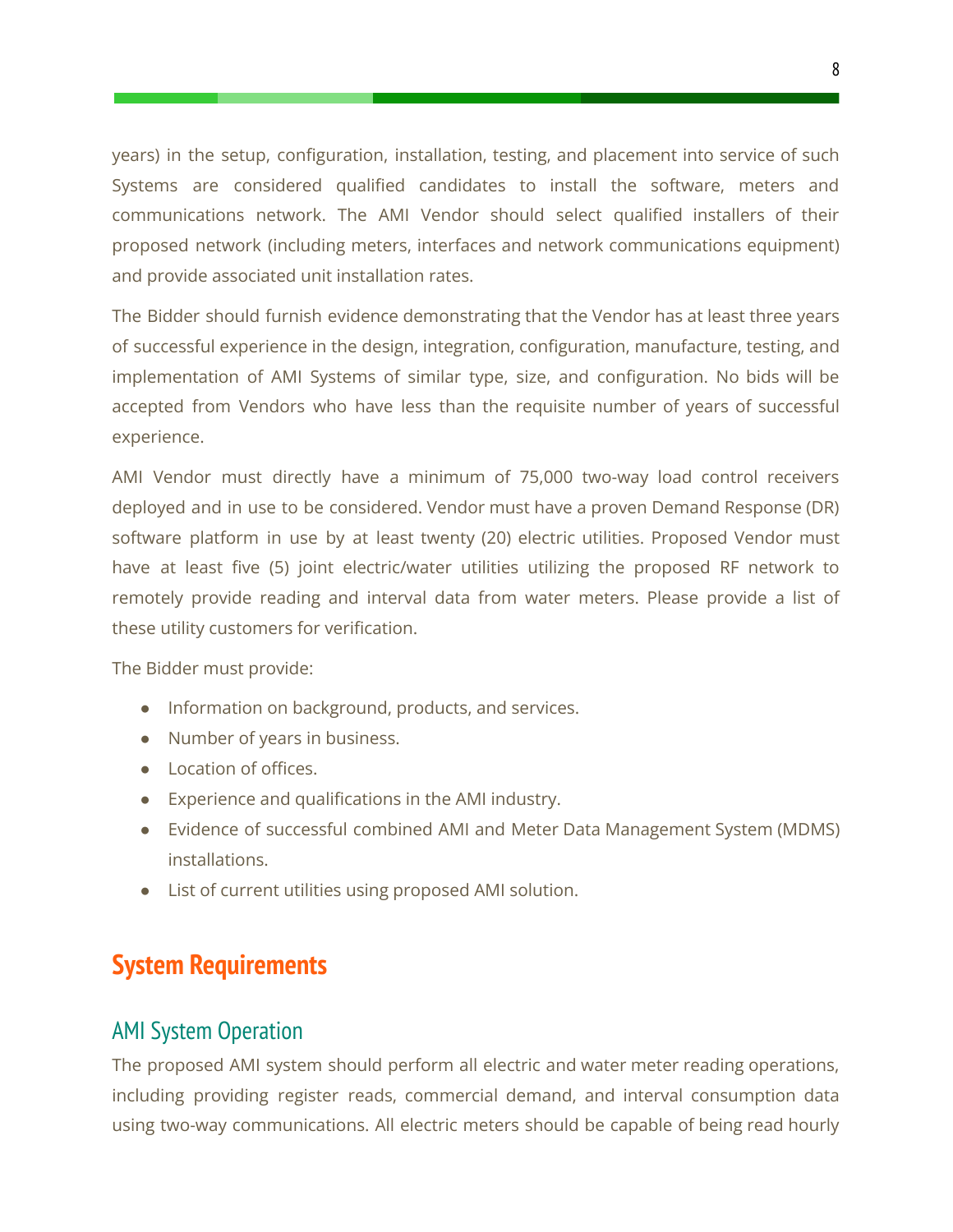or any other interval. Electric vehicle charging meters must be capable of determining the least expensive time for electrical consumption, at a schedule determined by the City, and to interface with the charger to wait to operate until that time. Water meters should record hourly intervals, transmitted at intervals selected by the City.

The AMI system must be capable of implementing different meter reading schedules and automatically initiating read functions to collect all readings required to meet the billing schedule and system performance levels.

The AMI system should be capable of monitoring the current load and outage status of the distribution network and should be accessible to all required users. The head end software should schedule, request, and collect the reads, monitor the general characteristics of all devices in the network, and should be capable of providing system reports of network performance, outages, tamper conditions, low voltage, system load, and other characteristics of network operation. The system should provide for future web access to read-only data for larger/Commercial Industry customers.

The AMI system must be able to collect electric and water billing reads for all customer accounts and should support standard and time-of-use rate schedules. The system should be capable of resetting customer demand for demand accounts upon obtaining the monthly billing read and should support power factor calculations and retrieving the monthly power factor figure if it is calculated by the meter. High accuracy, low flow water reads should be obtained from water meters.

The AMI system should be capable of extracting all available electric and water consumption, including demand and alert information from the meters, and be capable of retrieving a minimum of 45 days of historical data from the meters in the event of a communications interruption.

Meters must be capable of being visually read with no reliance on communications or host connectivity.

The AMI system must be capable of delivering power outage, low battery, and tamper alarms as applicable from the meter to the head end. The AMI system should also have low voltage alarm detection capability at the meter.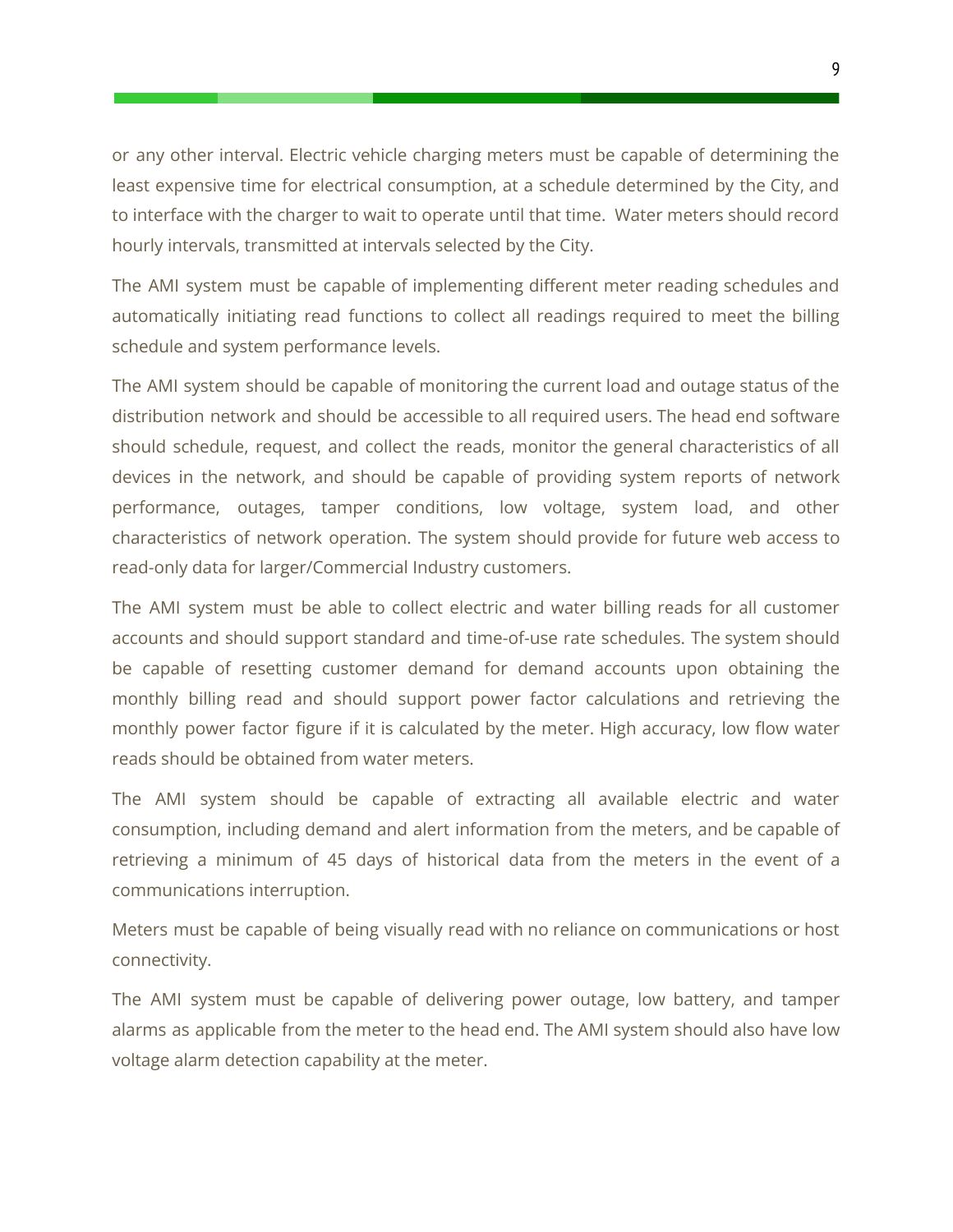The AMI system must be capable of performing remote firmware upgrades for individual meters, changing meter schedules and settings, updating firmware or communications protocols, and operating in broadcast mode to update all meter firmware at one time.

If a wireless solution is proposed, the AMI network should be "self-healing" and "selfinitializing" within 1 hour of restoration.

#### <span id="page-10-0"></span>AMI Performance Requirements

The AMI System should have the capability to obtain and record multiple readings over a daily period (e.g., hourly or 4 times per day) and to monitor and profile electric and water consumption patterns from a meter or group of meters.

The City of Osawatomie should have the ability to remotely reconfigure the AMI endpoint reading intervals, and upload the data at the end of each daily read, billing period, or other separately-specified interval.

The AMI System must be designed and built with sufficient network infrastructure so that a daily read is obtained for each meter at a level of 98.5% success rate each day, with 99.8% read success rate for all meters read over any consecutive three-day period. Vendor must guarantee network coverage of all endpoints with 95% redundancy.

To avoid orphan meters, 100% of the meters on the network should be heard from daily.

The AMI System meter reads must be proven to be accurate with all meter types approved for use on the AMI system. Reads should have a less than 0.2% error rate.

The AMI System must capture 98.5% of the read intervals of all AMI meters providing hourly reads each month.

The AMI System should retrieve the previous day's billing reads for 98.5% of all meters by 8:00 AM on the following day and 98.5% of the billing reads over any three-day billing window.

All AMI system meter reads, events, alarms, leak and low voltage detection, power outages, and restorations must be date- and time-stamped.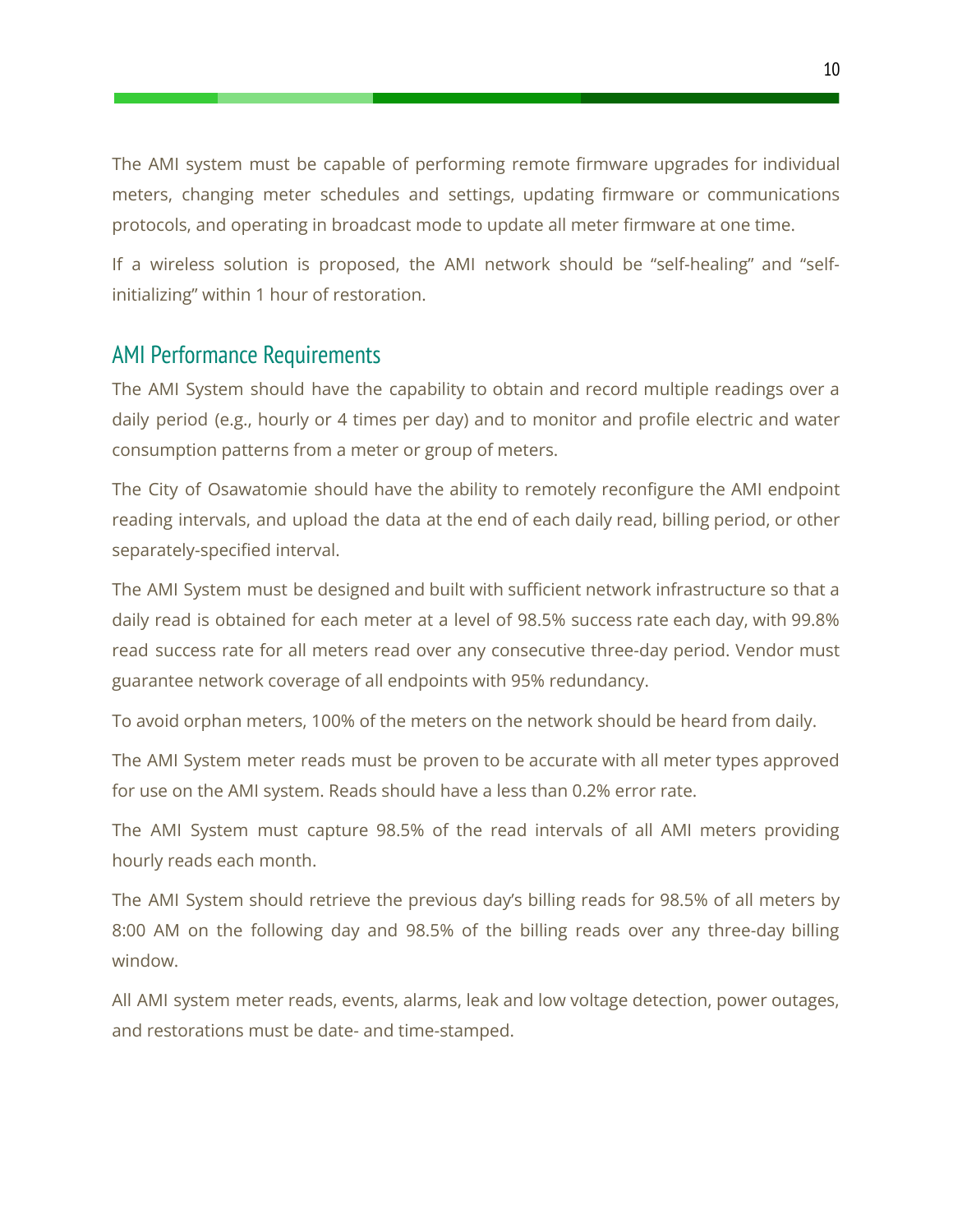The bid must describe what AMI and MDMS system level reports are available to monitor daily read activity and assure that the required read performance levels are being achieved each day. A separate report should identify all meters that are not read on any given day.

The AMI System must perform on-request meter readings, ping the electric meter, and perform remote disconnect/reconnect functions with a response or acknowledgement back to the central office provided in 30 seconds or less.

The AMI System should be capable of delivering outage alarms from the meter after outages occur and reporting power-on status after restoration. The system should be capable of generating a list of addresses affected by an outage event and recording the cumulative number of outages. Network collectors or similar devices should be battery equipped and have a minimum of three-day operation time when operating in battery back-up mode.

#### <span id="page-11-0"></span>**Communications**

The AMI system Bidder should perform all necessary propagation studies and determine the appropriate locations for towers, data collectors, concentrators, repeaters, and any other wireless network devices. The Bidder's project cost estimate should include the appropriate number of these devices, including installation cost, to achieve the required levels of system performance. Vendor must guarantee 100% coverage as part of the bid with 95% redundancy.

To the extent that the proposed AMI network may require mounting and power supply for certain devices on poles, towers or at pad-mount transformers, the bid should provide the appropriate specifications for these devices to include size and weight of equipment, service or access requirements, power supply requirements, and other relevant specifications. If battery backup is available for network devices, the bid should provide a cost with and without this feature. Solar power options for collectors and repeaters may be offered as an option.

The AMI network should be capable of supporting firmware upgrades over the air without visiting the meter. The network design should provide sufficient bandwidth to accommodate future broadcast firmware updates, including future meter schedule changes, and Smart Energy Profile updates.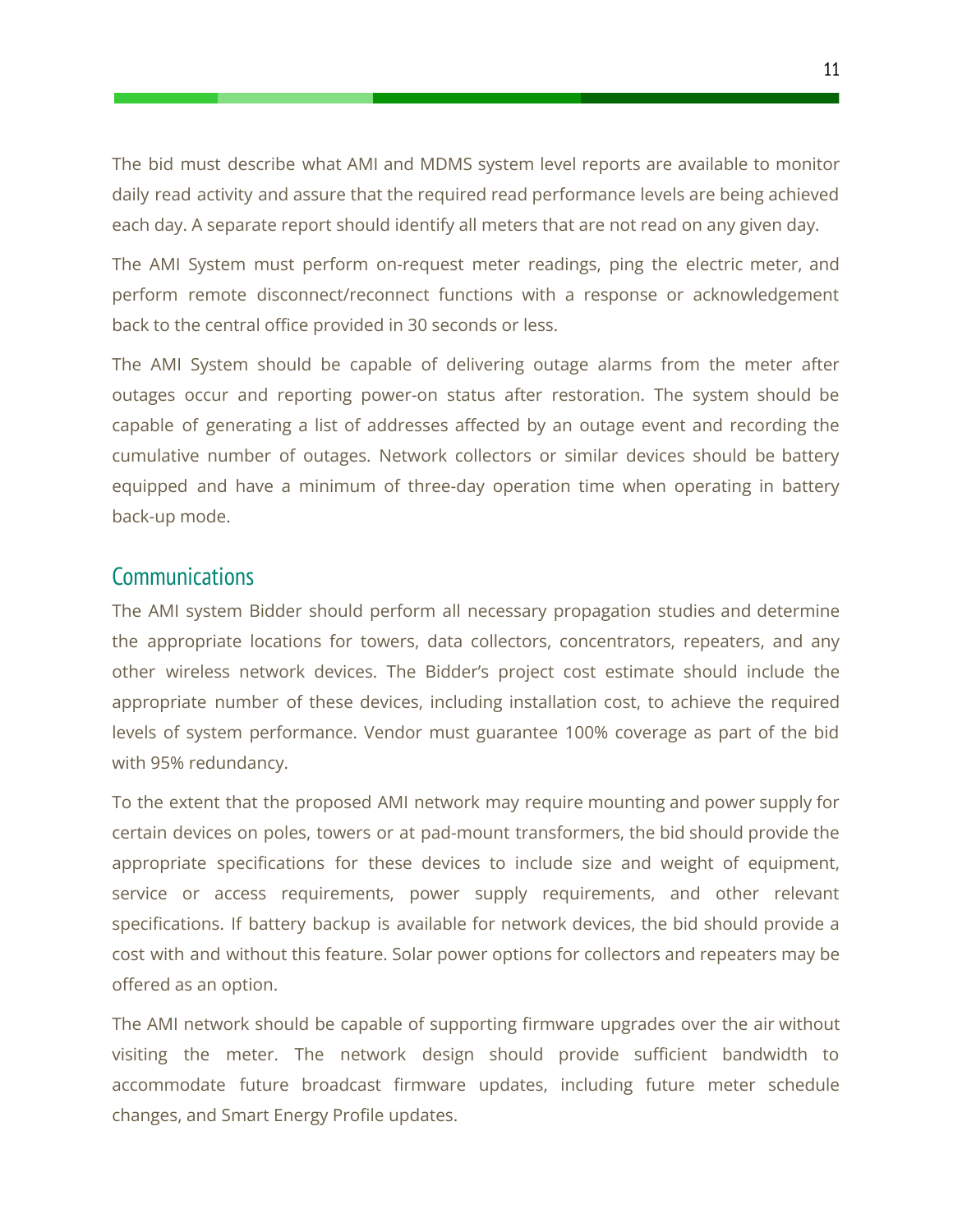The AMI network and all devices must utilize the entire 902-928 MHz ISM frequency band (and other allocated frequencies) for maximum propagation and to mitigate the possibility of interference.

The RF network must provide a minimum of 154 kbps throughput in the field between meters and the gateway/router/collector device.

All devices (AMI modules, LCDs, and DA interface devices) must have the ability to transmit up to 1W maximum output power to ensure effective two-way communication with meters located in meter rooms, meter vaults, or inside buildings.

All AMI Modules and the network must support the collection of a minimum of 12 interval data channels. Proposals should note how many channels are bi-directional.

On both single-phase and polyphase end points the intervals for reporting and recording of data are to be independent of each other in order to maximize bandwidth utilization. For example, the system shall support 15-minute interval data recording while only requiring transfer of this data over the network every 4 hours (or other interval). Systems not supporting this flexibility shall not be considered.

#### <span id="page-12-0"></span>RF Network Infrastructure Hardware Requirements

To support The City of Osawatomie's deployment strategy, either point-to-multi-point or mesh networks are acceptable. Mesh networks can utilize Repeaters/Edge Routers/Range Extenders to bridge any significant distances between deployed devices. These devices must also be allowed to be daisy-chained together (i.e., relay to relay or router to router) if needed to provide connectivity to devices separated by vast distances. Any networks incapable of this are noncompliant.

Repeaters/Edge Routers/Range Extenders must be able to be powered from any source operating at 120-240 VAC and utilize battery back-up to minimize communication interruptions.

All Collectors, Gateways, Routers, or other network infrastructure must be mounted on utility poles at 50 ft. AGL or less. Locations must be approved by and coordinated with the City of Osawatomie Electric Department.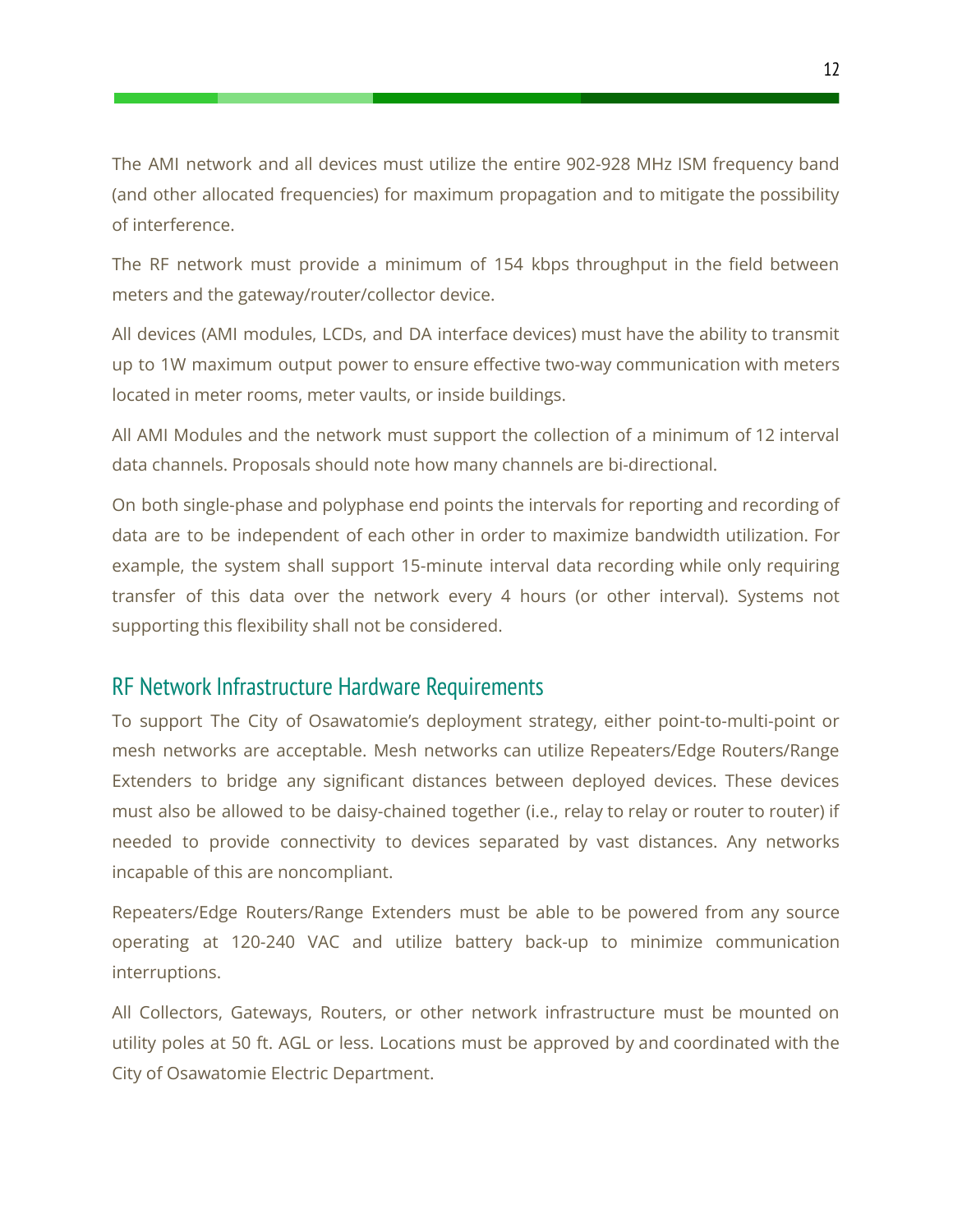To avoid inconvenience to our customers, AMI collectors or routers shall be capable of being installed, replaced, and maintained without causing outages to consumer services.

## <span id="page-13-0"></span>Electric Meter Requirements

Vendor must support electric meters from a minimum of two different manufacturers. Please state manufacturers and meters supported in bid. Note: having multiple meter models from the same manufacturer is not considered compliant with this requirement.

Preferred electric meter Vendors are as follows (listed in alphabetical order):

- A. Any meter not tied to a proprietary protocol
- B. Eaton
- C. Elster
- D. GE/Aclara
- E. Itron
- F. Landis and Gyr

Time-of-Use (TOU) functionality must be included in every meter, including the ability to display the current rate period as well as kWh usage and peak kW for each TOU rate bucket on the face of the meter. TOU functionality calculations performed in the automation software shall be deemed noncompliant with this requirement.

Super capacitors lasting a minimum of ten (10) minutes shall be included in all meters to support delivery of outage notifications to The City of Osawatomie.

#### <span id="page-13-1"></span>Demand Response Requirements

Bidder must be the sole provider for the RF LCD, including responsibilities for designing, manufacturing, and supporting the device. Solutions where one entity is providing the radio module and a third party manufactures the load control switch will not be considered.

DR system must support two threshold-based triggers to allow for future automated initiation of control of The City of Osawatomie's DR assets based on price, coincident load, or status from an outside entity, such as a power supplier. Automatic increase of these thresholds shall also be supported.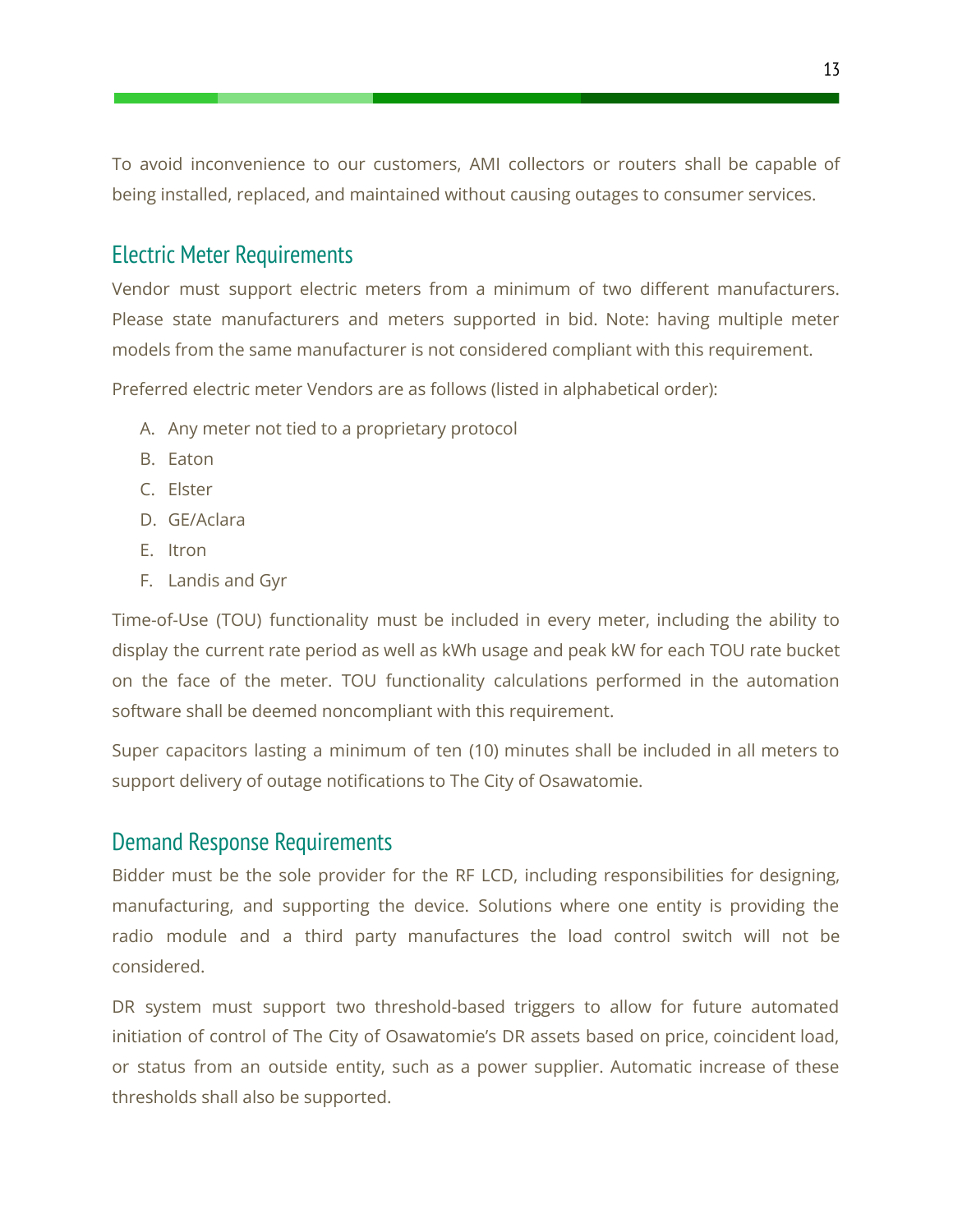Demand response switches must be available with up to 2 relays consisting of 5A, 30A, or 5A & 30A styles. Vendors that cannot offer switches with multiple relays will not be considered.

Bidder must offer a version of the LCD that can operate at 480/277V.

All DR devices must support control directly from the AMI Network and not require Zigbee or other similar communications technologies.

The proposed DR solution must NOT require The City of Osawatomie to pay any monthly (or annual) per device communication or license fees. Software license fees are acceptable.

#### <span id="page-14-0"></span>Distribution Automation Requirements

Vendor must have a verifiable and current history of interfacing to cap bank controllers, voltage regulators, and reclosers in service.

Vendor must have three utilities utilizing the proposed RF network to remotely monitor and operate capacitor bank controllers and/or voltage regulators. Please provide a list of these utility customers for verification.

Vendor must provide a RF communication module to interface with distribution automation equipment (capacitor bank controller, voltage regulators, and reclosers).

DA Communications device and AMI Network must support DNP integrity/exception polling and control messages as well as unsolicited DNP alarms and events triggered and generated by DNP-enabled Intelligent Electronic Devices that are interfaced via the AMI Network.

#### <span id="page-14-1"></span>Water Metering Requirements

Vendor's organization shall have a currently available fully two way water communication device (water AMI module) based on its own design, participating fully on the electric AMI network. This water AMI module shall not be reliant on third party radio communication devices, such as those from water-based AMR companies such as Badger Meter, Master Meter, Neptune, Mueller, or any Zigbee-based devices in any way.

Vendor's water node must be meter agnostic, supporting water meters from Badger Meter, Neptune, Sensus, Master Meter, Kamstrup, Mueller, Zenner, or others.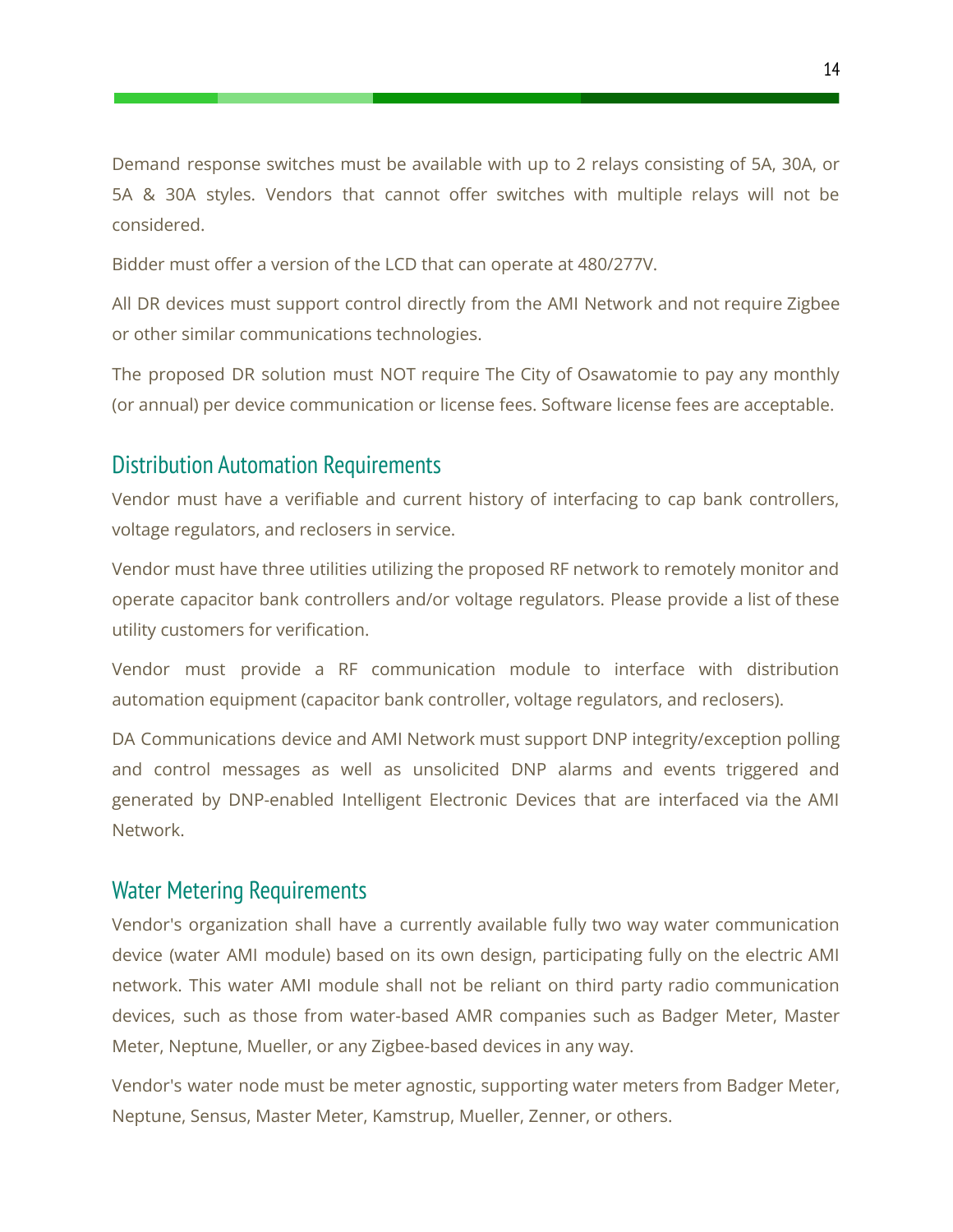Vendor's water node must support wall-mount and pit mount installation.

<span id="page-15-0"></span>Vendor's water node battery must have a minimum of 20-year life.

# **Implementation**

## <span id="page-15-1"></span>Project Management

Please submit a high-level preliminary project work plan and deployment strategy for consideration by The City of Osawatomie. This plan should include a preliminary scope of work showing the proposed implementation schedule, tentative project milestones, user training and final acceptance.

- A. Implementation Schedule: Upon the City's approval of the implementation schedule, this schedule will become the master schedule for the project. The Bidder and Vendor awarded the project must complete all start-up activities including arrangement of workforce in time to begin installations on the official start date.
- B. Project Milestones: As the project schedule is finalized, milestones may be adjusted in the post-award implementation schedule.
- C. User Training: Please provide a listing of recommended on-site training. This training should include operation and diagnosis of the head end system, initial setup and configuration, equipment installation, diagnosis of meter endpoints and network hardware, and other training as required.
- D. Project Acceptance Testing: Please provide a typical test plan that describes Bidder's project acceptance testing procedures and tests to demonstrate to the satisfaction of the City that the system has been fully installed, all system applications are working, and the required system level performance is being achieved. Clearly state what level of test support is included in the bid.

## <span id="page-15-2"></span>Project Delivery/Installation

Prior to contract signing, The City and the successful Vendor will mutually agree to a specific set of project milestones generally based on the milestones provided in the bid, such as notice to proceed date, initial software and meter delivery, establishment of billing interface, initial testing, project completion, etc.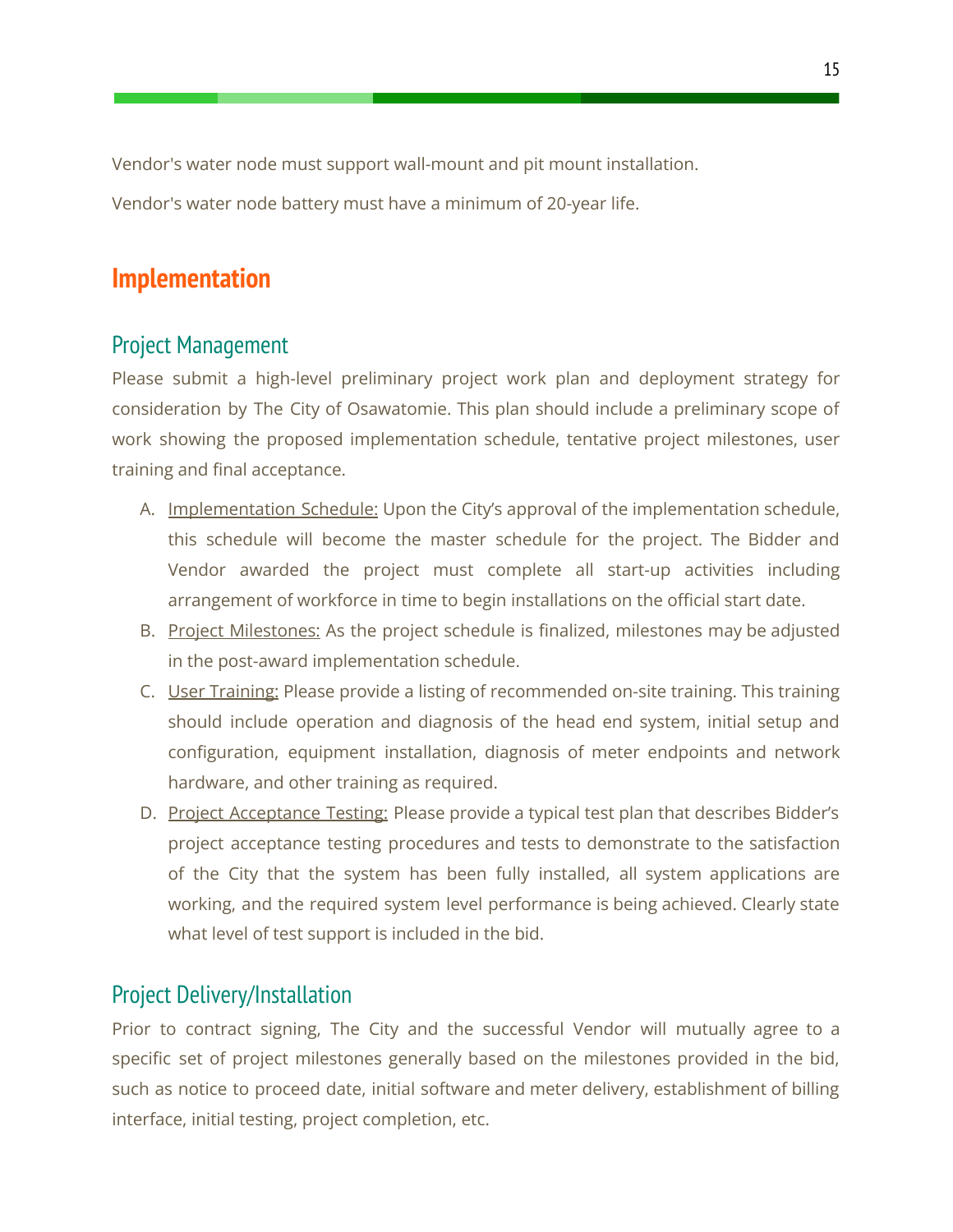These dates will apply to both the AMI and MDMS Vendors and the installation contractor(s), if different, and will become part of the master schedule.

The successful Bidder should expect to begin AMI system implementation workshops within eight (8) weeks of the contract signing. Any exceptions or inability to support the preliminary timeline, including delivery of head end software, network meters, endpoint devices, and other equipment, should be clearly stated prior to contract signing.

Within eight (8) weeks after contract signing, the successful Bidder should provide the City with firm delivery dates for required project meters, network equipment, and software that support the agreed timeline. A preliminary training schedule must also be provided that covers all necessary training in time to support project start-up.

Within six (6) weeks after project start-up, the successful Bidder must provide a final test plan that describes the equipment, software applications and system performance requirements that will be tested, the metrics and expected results to be achieved and the methodology that will be used. The City will review this plan and reserves the right to add additional testing requirements to ensure that the system is working to our satisfaction.

#### <span id="page-16-0"></span>Warranty/Extended Maintenance

Bidders must furnish a written warranty that the complete AMI system, including its associated components, software, appurtenances, accessories, systems, and hardware required under the contract have been fully tested and found satisfactory in every respect. Warranties for third party equipment, including meters, should also be provided.

The warranty should provide in writing that all equipment and systems are new, unused, in first class condition, in full compliance with the requirements of these specifications, and are free from defects in materials, labor, and workmanship for the full warranty period.

In the event equipment warranty defects are found during the project installation period, Vendor must immediately make repairs or replace any such defective equipment or software to the complete satisfaction of the City and at no additional expense. Endpoint failures should not exceed 0.5% failures during the warranty period, or a 1% annual failure rate during any one calendar year in the first 10 years of system operation.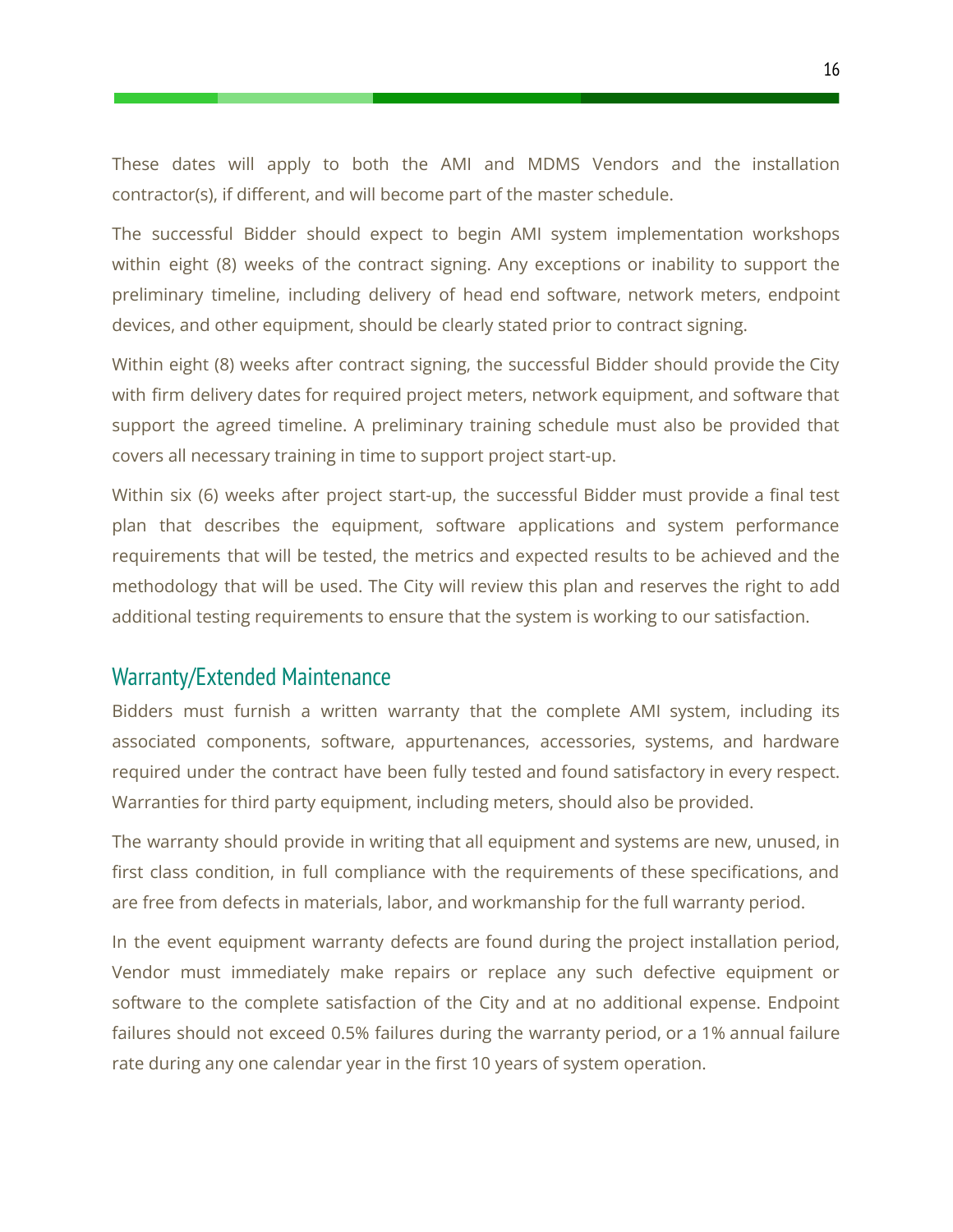The Bidder should provide an extended warranty alternative, with associated pricing and state the terms and conditions of this offering. The Bidder should also offer a long-term maintenance and support agreement option that would cover the entire period of AMI system operation beyond the warranty period.

If AMI system performance becomes impaired or otherwise fails to perform to acceptable standards, the successful Vendor must work with the City of Osawatomie to determine the cause and recommend an appropriate course of action to return the AMI system to a satisfactory working condition.

### <span id="page-17-0"></span>System Support

The successful Vendor should provide phone-in service and support websites for assistance regarding software or hardware problem determination and resolution.

Fax and email services should also be available. Bidders should provide a sample maintenance agreement covering post warranty support and response times. If maintenance or repairs are handled by third party suppliers of meters, network equipment or other items, a maintenance agreement should be provided that provides for Returned Material Authorization and other pertinent provisions.

A customer help desk should be available to provide assistance and help the City to diagnose problems affecting normal system operation. This standard level of assistance should be available during the entire period of system operation.

The AMI and MDMS system Vendor(s) should provide remedial software fixes when necessary and routine updates to the licensed software, and its dependent software, packages, and libraries including open-source or third-party, at no additional cost to the City. The AMI and MDMS Vendor(s) should supply all necessary instructions for the installation of remedial fixes, updates, minor corrections, or workarounds if they are to be performed on-site by our personnel. Major upgrades, fixes, and emergent patches should be handled either remotely or on-site by Vendor personnel.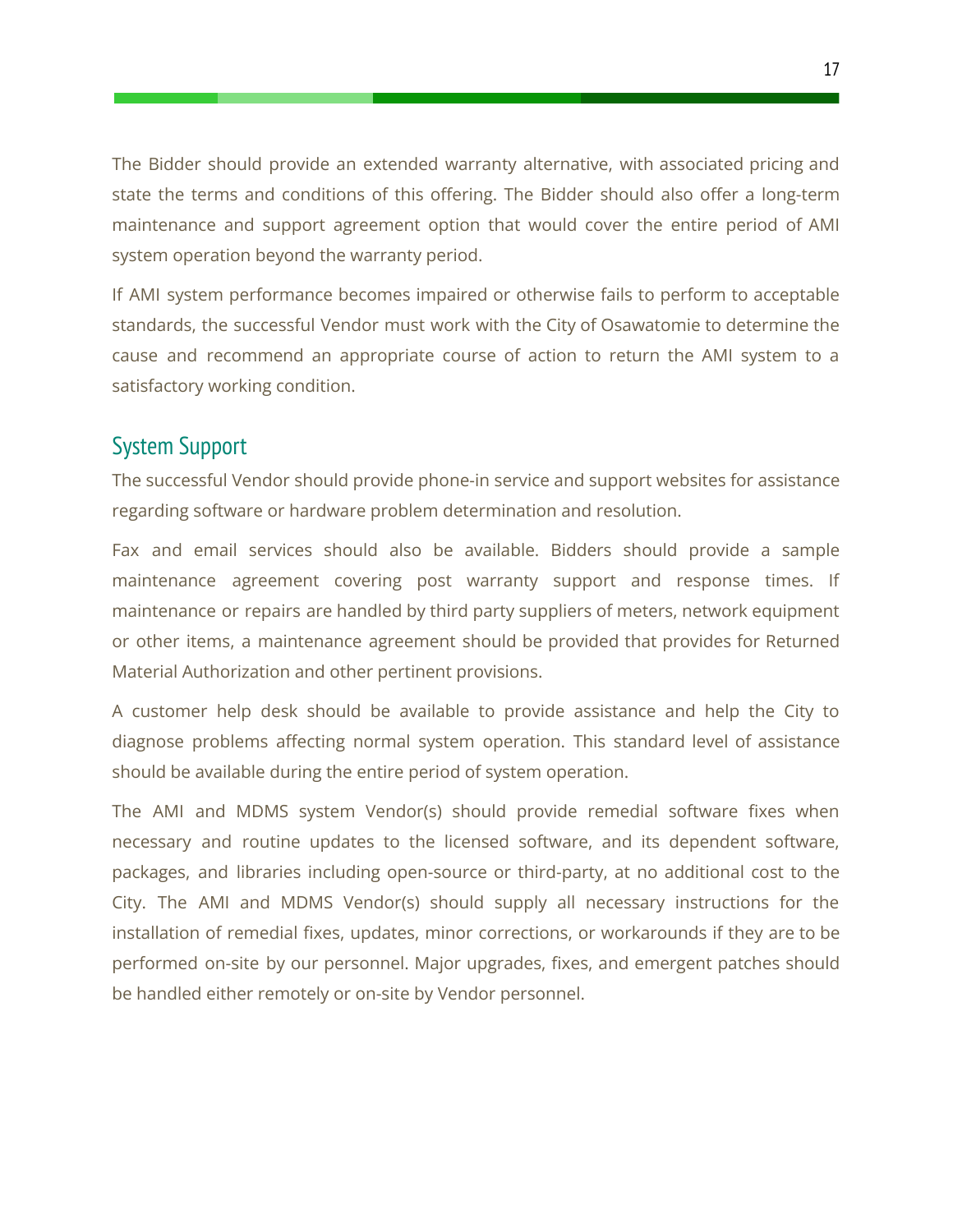Vulnerabilities shall be patched according to the Common Vulnerability Scoring System (CVSS) unless mutually agreed in writing between the Directors of Utilities and Information Technology (or their respective designee(s)) of the City:

|                 |              | Severity or Type CVSS Score Number of Days to Patch After Vendor Release |  |
|-----------------|--------------|--------------------------------------------------------------------------|--|
| <b>None</b>     | 0.0          | 30 days                                                                  |  |
| Low             | $0.1 - 3.9$  | 20 days                                                                  |  |
| <b>Medium</b>   | $4.0 - 6.9$  | 10 days                                                                  |  |
| <b>High</b>     | $7.0 - 8.9$  | 7 days                                                                   |  |
| <b>Critical</b> | $9.0 - 10.0$ | 5 days                                                                   |  |
| <b>Zero-day</b> | (tbd)        | <b>7 days or according to CVSS score</b><br>(whichever is lower)         |  |

If required, the AMI and MDMS system Vendor(s) should be willing to deploy software or hardware support technicians to our site to isolate alleged errors in the software or hardware, resolve problems, and apply corrections or workarounds. Use of a remote-desktop utility may be utilized if the scope of the problem is software-related only. The Bidder should clearly state if 24/7/365 support is available, providing associated response times and the associated cost for this service if a standard maintenance services agreement does not already provide it.

The AMI/MDMS software must be supported for a minimum of fifteen (15) years with enhancements, software version updates, and corrections of defects at no additional cost to The City of Osawatomie beyond the annual maintenance fee (if any), or provide a backwards-compatible new version at no charge to City of Osawatomie.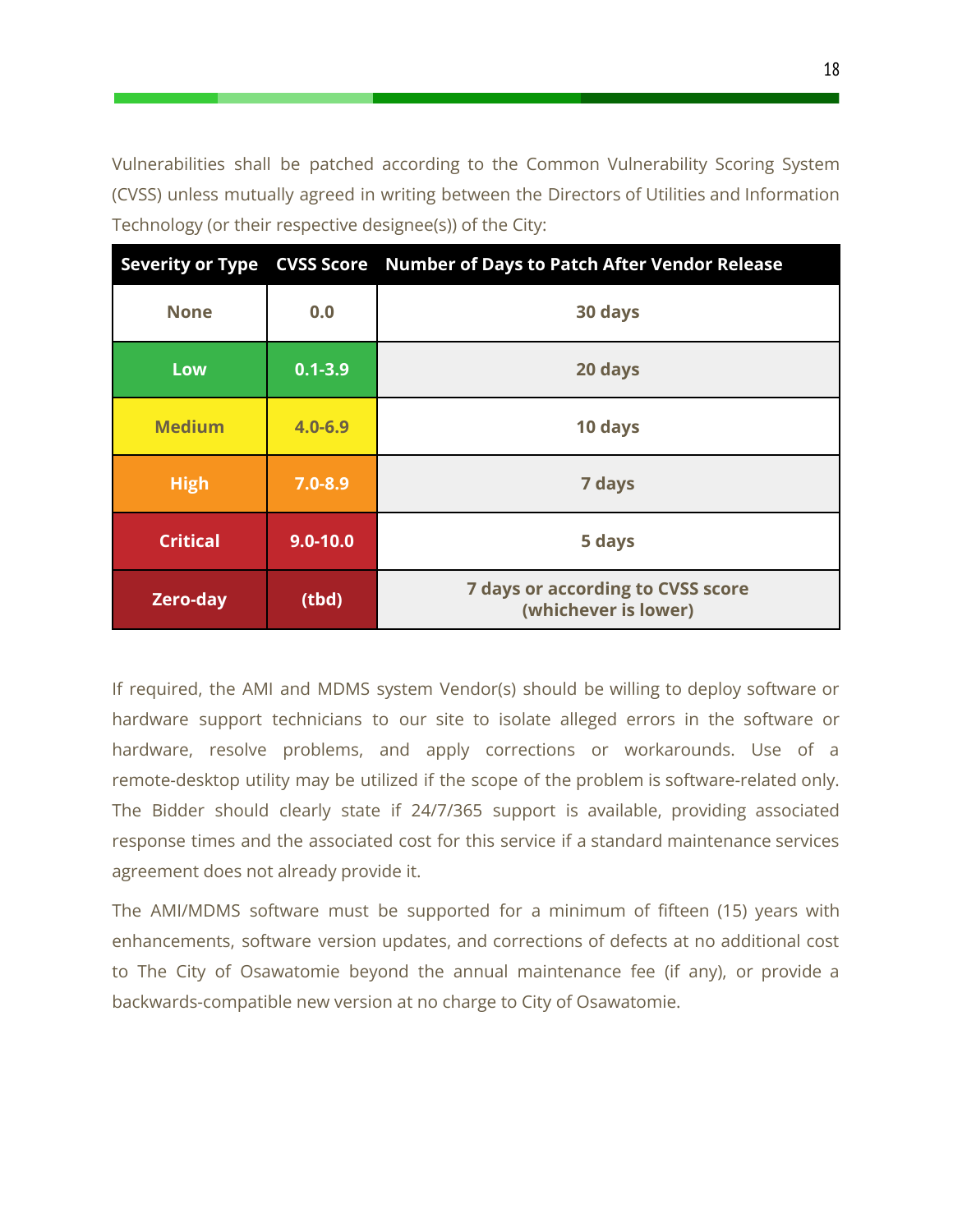# <span id="page-19-0"></span>**Contracts and Licenses**

#### <span id="page-19-1"></span>General

List all scoping and pricing assumptions in your proposal to permit proper analysis and price comparisons. Both capital and annual operating cost data should be provided.

List options separately. If pricing can be best provided by combining features or functions, please provide both options along with associated assumptions.

All assumptions concerning use of third-party products and services should be clearly stated. If partnering arrangements are established for the purpose of satisfying the requirements of this Request for Proposal, responsibilities and associated costs should be clearly delineated.

The Bidder is expected to provide network equipment installers or engage a contractor capable of installing data collectors, repeaters, other network devices, and back-office hardware. City staff will replace electric meters.

Bidder will be responsible for conducting all required site propagation studies and determining the general locations of network equipment in a manner needed to meet specified performance levels.

Vendor's bid should include projected meter replacements and module retrofits based on The City of Osawatomie's criteria.

# <span id="page-19-2"></span>**Pricing**

Complete project pricing should be itemized and detailed in a spreadsheet format (Microsoft Excel, Google Sheets, etc.) and must include all AMI and MDMS system hardware and software components, meter/module costs, installation, modification, configuration and maintenance costs, interface costs, third-party software costs, and any other services, including optional deliverables. It must detail all applicable software licenses: server/site, module, and/or seat licenses.

The pricing should include unit labor costs associated with the implementation and maintenance of the network hardware, software and equipment, some initial meter site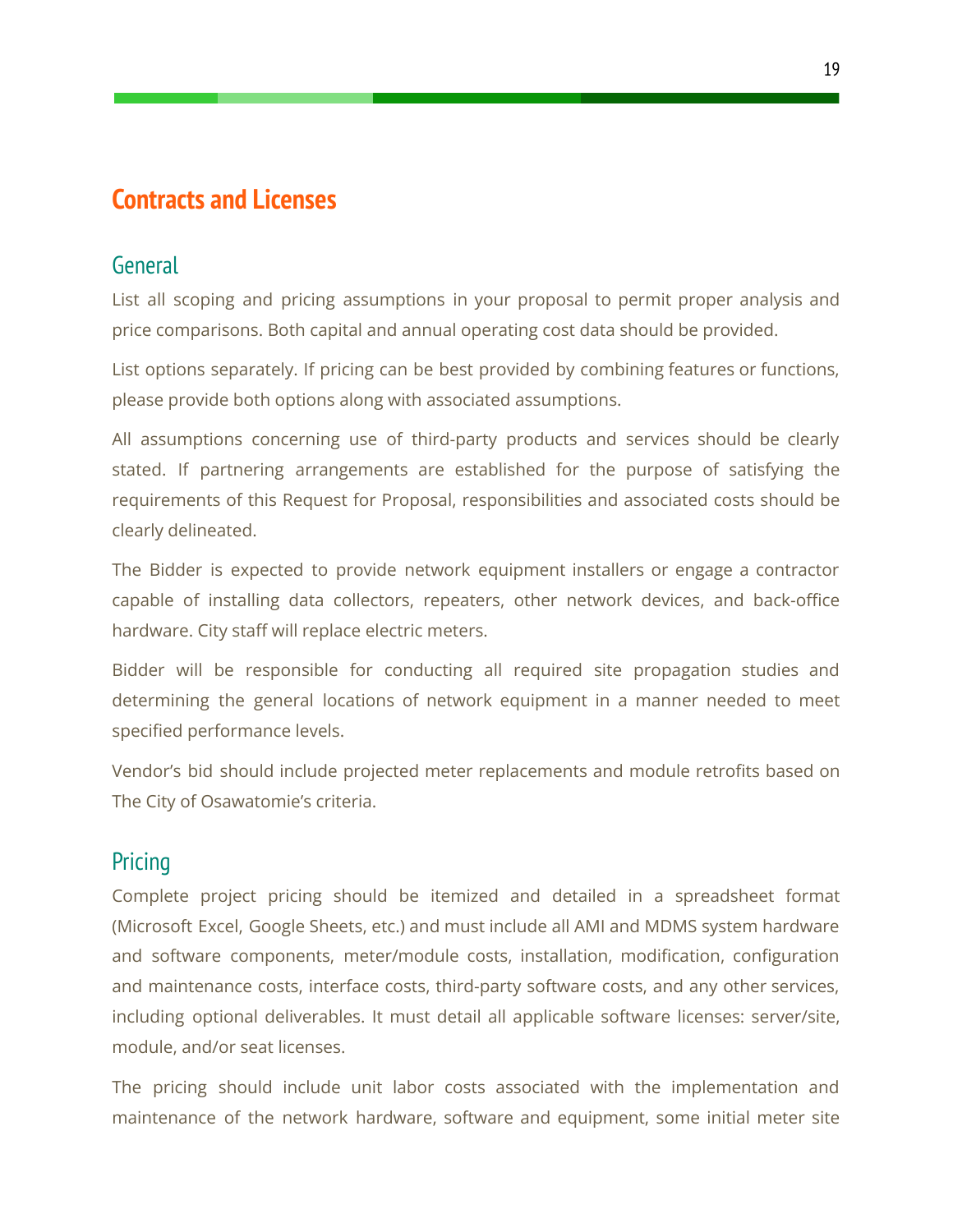visits, meter/module installations, and interfaces. This pricing should be itemized by category, meter type, and each item of services identified. Any services or software provided by a third party must be separately identified along with its cost.

Communications network installation costs should be provided for the mounting and connection of components of the AMI network. Installation labor should be provided and priced on a unit installation basis and the cost to install the network should be quantified based on the number of devices required. Any contractor work or street permit costs or fees should be included within the unit pricing.

Bidders should provide pricing for additional network and endpoint devices and equipment that are purchased upon completion of the implementation and warranty periods. This includes material costs to accommodate new meter growth and after warranty failures.

Please provide costs associated with the maintenance and on-going support of the system after system acceptance and expiration of the warranty period. If there is a cost, provide a yearly maintenance and support agreement cost that includes software updates, bug fixes, trouble support, and replacement and servicing of head end and network equipment over the life of the AMI system.

Please provide an estimate of the monthly and annual cellular costs associated with the backhaul of data, either from the network data collectors or from the meters themselves, as applicable. If cellular set-up charges or other fees associated with establishing the cellular connections are required, they should be included as well.

#### <span id="page-20-0"></span>Terms and Conditions

The City of Osawatomie reserves the right to reject any and all proposals, or portions thereof, received as a result of this Request for Proposal.

The City of Osawatomie reserves the right for any reason to waive minor irregularities in any proposals received and to negotiate with any party in any manner deemed necessary to best serve the interests of the utility.

The City of Osawatomie will not be responsible for any costs incurred by any party in preparation of any proposal submitted in response to this Request for Proposal.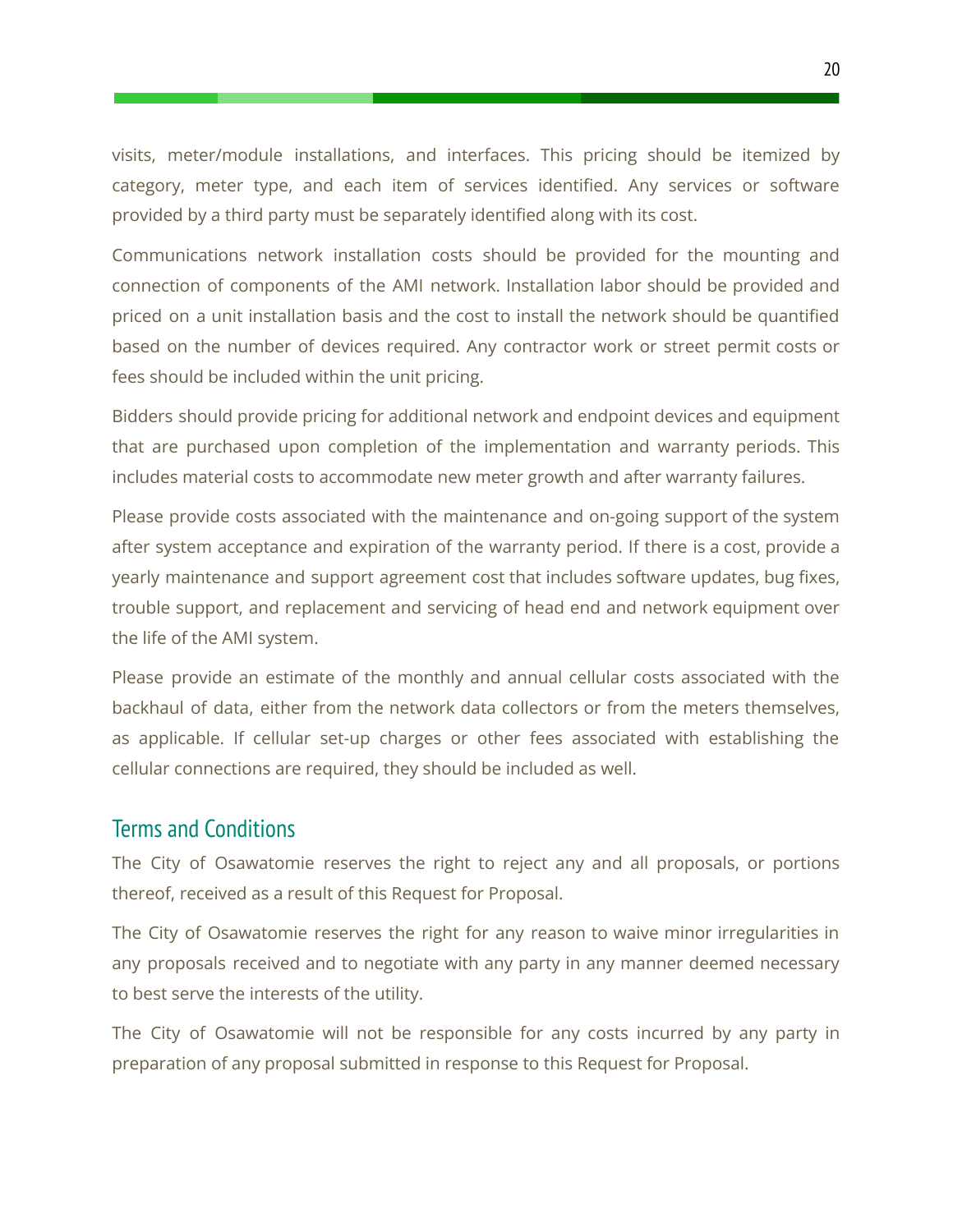The City of Osawatomie reserves the right to amend, extend, or cancel this Request for Proposal at any time if the best interest of The City of Osawatomie requires such action. The City of Osawatomie reserves the right to make any changes in the RFP as deemed appropriate. Any and all changes shall be made by written addendum, which shall be issued by The City of Osawatomie to all prospective Bidders who have been issued copies of the RFP.

News releases pertaining to this Request for Proposal, contract award, or the project must not be made without prior written approval from The City of Osawatomie.

The City of Osawatomie will pay for actual work performed and expenses incurred under this project up to the specified contract amount. Specific payment provisions will be arrived at upon mutual agreement of the parties. All payments will require the submission of an itemized billing of work performed to date in sufficient detail to justify payment.

Bidders submitting proposals must not discriminate. For the duration of the performance of this contract, the contractor will be expected to comply with all federal, state, and local laws respecting non-discrimination in employment.

All bid materials submitted by the Bidders will become the property of The City of Osawatomie. No materials will be returned to successful or unsuccessful bidders.

The City of Osawatomie assumes no liability of any kind with respect to this Request for Proposal or any matters related thereto. All prospective bidders, contractors, and their subcontractors or successors, by their participation in the Request for Proposal process, must indemnify, save, and hold The City of Osawatomie and its employees and agents free and harmless from all lawsuits, causes of action, debts, rights, judgments, claims, demands, damages, losses and expenses, or whatsoever kind in law or equity, known and unknown, foreseen and unforeseen, arising from or out of this Request for Proposal and/or any subsequent acts related thereto, including but not limited to, the recommendation of a contractor and any action brought by an unsuccessful applicant.

A Notice to Proceed shall be issued upon execution of a contract between The City of Osawatomie and the successful Bidder. In the event that such Notice to Proceed cannot be issued in a timely manner, the time may be extended by mutual consent of the parties.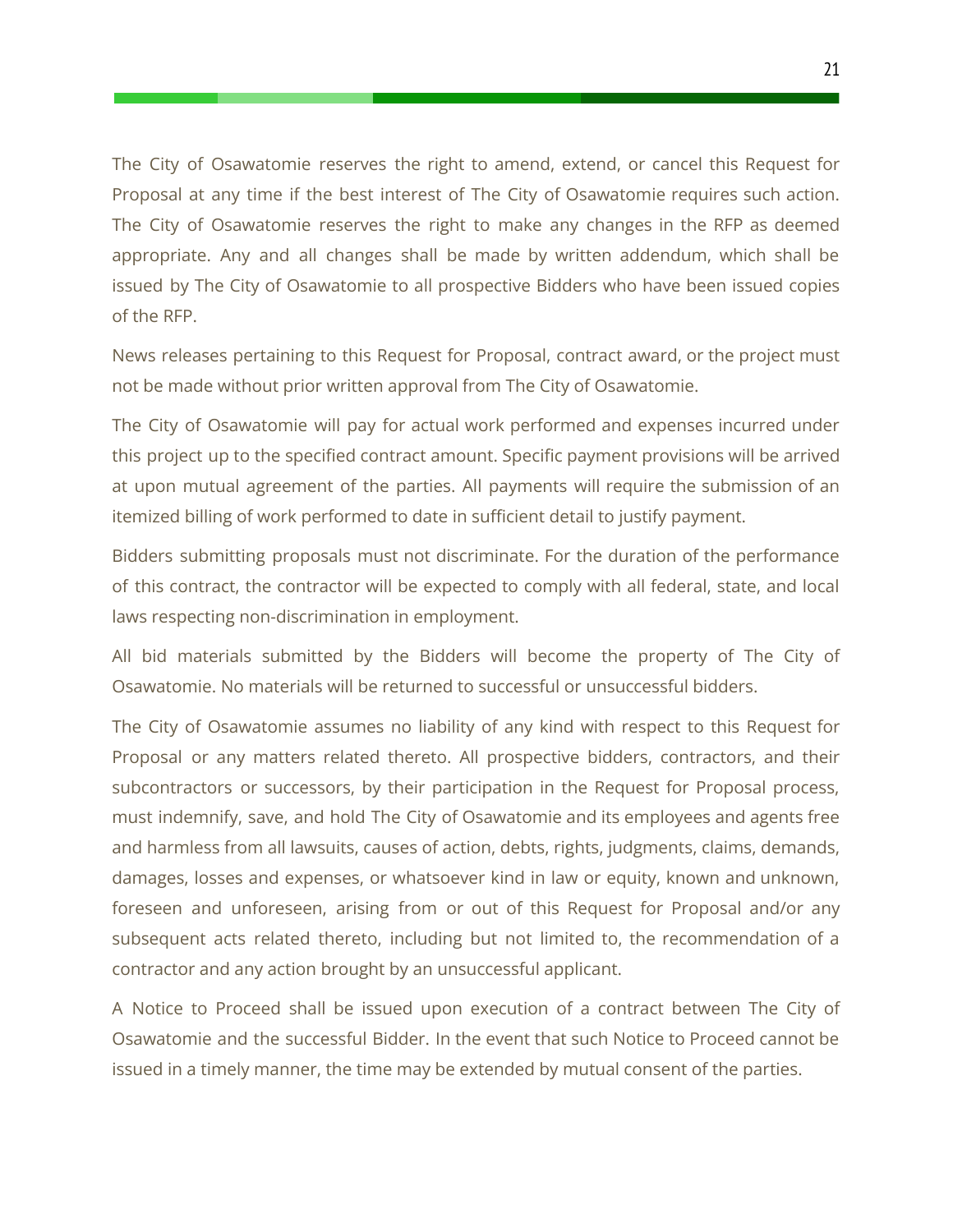Any contract executed with respect to this Request for Proposal will contain The City of Osawatomie's customary provisions for a contract for services.

### <span id="page-22-0"></span>Supplemental Terms and Conditions

**Additional Terms and Conditions.** The City of Osawatomie's purchasing department may identify other terms and conditions not specifically stated in this RFP that may apply, including Non-Collusion, Personal Property Tax and Certificate of Findings for Recovery Affidavits, and/or requirements for additional forms, affidavits, and schedules that must be completed and submitted in connection with the bid or as part of a future contract. Any inconsistencies or conflicts with the terms and conditions listed in this RFP shall be listed as an Exception and resolved in a mutually agreeable manner prior to contract signing.

**Bid Bond.** A Bid Bond or Bid Surety of 10% must be made payable to The City of Osawatomie in the form of a bond for the full amount of the bid or with a corporate surety approved by the City or payable with a certified check. Upon execution of a contract with the selected Vendor, all other bid guarantees will be returned to the unsuccessful Bidders.

**Performance Bond.** Upon execution of the contract, the successful Bidder will be required to provide a 100% performance guarantee in the form of a performance bond issued by a surety company or corporation licensed in Kansas to provide said surety.

**Retainage.** In connection with any future Agreement, The City of Osawatomie may retain a certain percentage of funds that would otherwise be paid to the successful Bidder until the work is substantially completed. Consequently, The City of Osawatomie will retain 10% of the amount incurred and billed for services until final acceptance has been achieved.

**Public Records and Confidentiality.** The City of Osawatomie will exercise best efforts to honor any assertions of confidentiality claimed by Bidders, but it is the responsibility of Bidders to support and defend any such claim of confidentiality. The City of Osawatomie is not responsible or liable to the Bidder or any other person or entity, for the disclosure of any materials submitted by the Bidder, whether such disclosure is required by law, by court order, or through inadvertence or mistake on the part of The City of Osawatomie or anyone acting on its behalf. The Kansas Open Records Act requires that all information maintained by, or in the possession of The City of Osawatomie is a public record, subject to specific exceptions. It is the responsibility of the Bidder to establish its right to any such exception.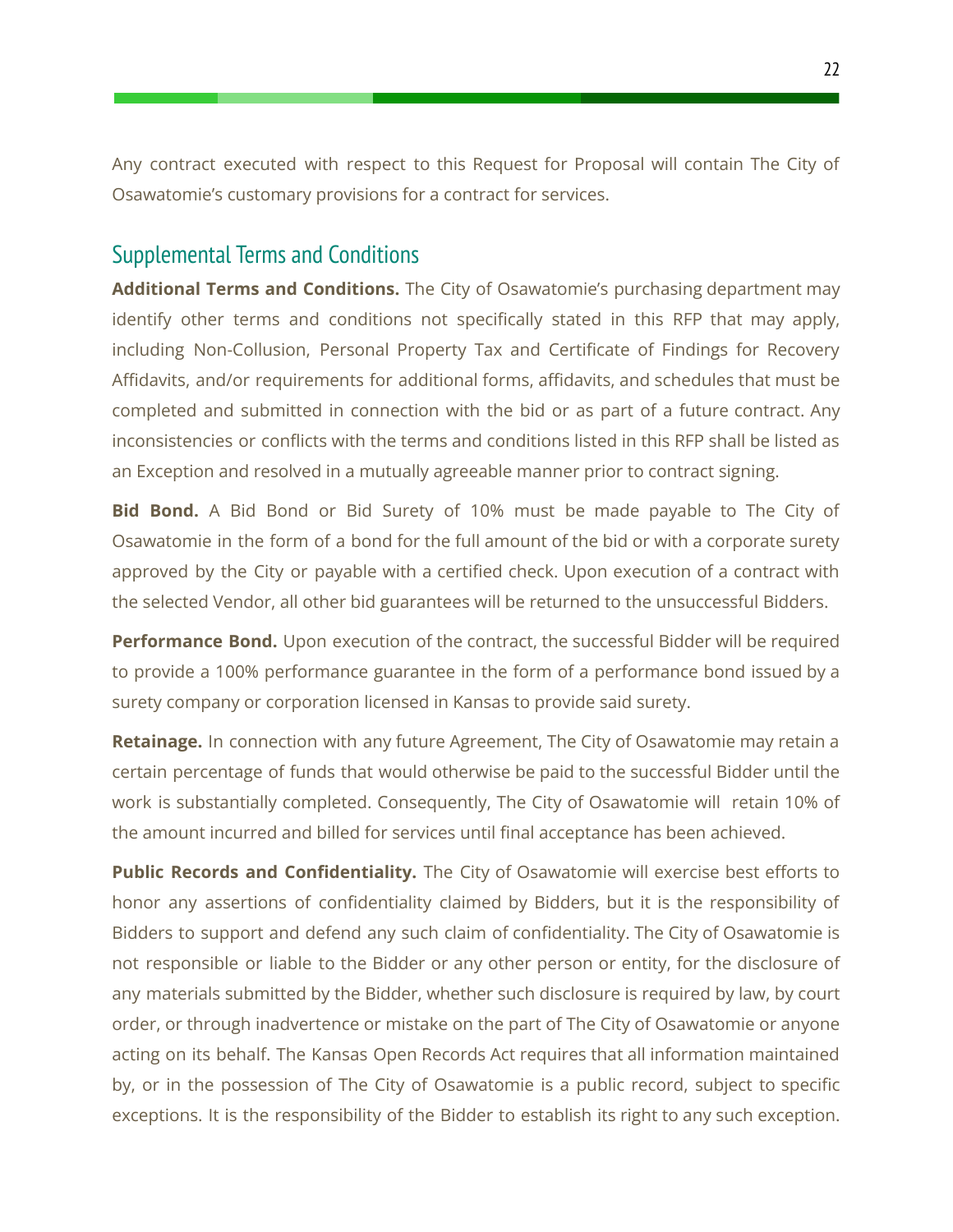By submitting a proposal in response to this RFP, Bidders acknowledge The City of Osawatomie's legal obligation to respond to all public record requests in a timely manner, unless the Bidder establishes its right to a public records exception. The City of Osawatomie is not responsible for maintaining as confidential any information submitted by a Bidder.

**Disputes and Arbitration.** All claims, disputes, and other matters in question between the City of Osawatomie and the Vendor arising out of, or relating to, the contract documents or the breach thereof, shall be settled, if possible, by a negotiation and mutual agreement of the parties hereto. In the event of their inability to agree, The City of Osawatomie shall reduce its finding to writing and mail or otherwise furnish a copy thereof to the Vendor. All such disputes shall be decided by arbitration if the parties mutually agree, or in a court of competent jurisdiction within the State of Kansas. The Vendor will carry on the work and maintain the progress schedule during any arbitration or court proceedings, unless otherwise agreed in writing.

**Taxes and Insurance.** The successful Bidder and Vendor will pay all applicable sales, consumer, use, and other similar taxes required by The City of Osawatomie, Miami County, and the State of Kansas. The successful Bidder will be provided with a project specific tax exemption certificate if the project is deemed to be exempt from such taxation. Bidder's and Vendor's employee and contractor income or employment taxes shall be paid to the respective taxing agencies in accordance with applicable laws.

**Indemnification.** The Bidder and Vendor will indemnify and hold the City of Osawatomie and its agents and employees harmless from and against all claims, damages, losses and expenses including attorney's fees arising out of or resulting from the performance of the work. Any such claims, damage, loss or expense attributable to bodily injury, sickness, disease or death, or to injury to or destruction of tangible property, including the loss of use resulting therefrom, caused in whole or in part by any negligent or willful act or omission of the Bidder or Vendor, or any of its subcontractors, anyone directly or indirectly employed by any of them or anyone for whose acts any of them may be liable, is the sole responsibility of the Bidder and Vendor, without limitation.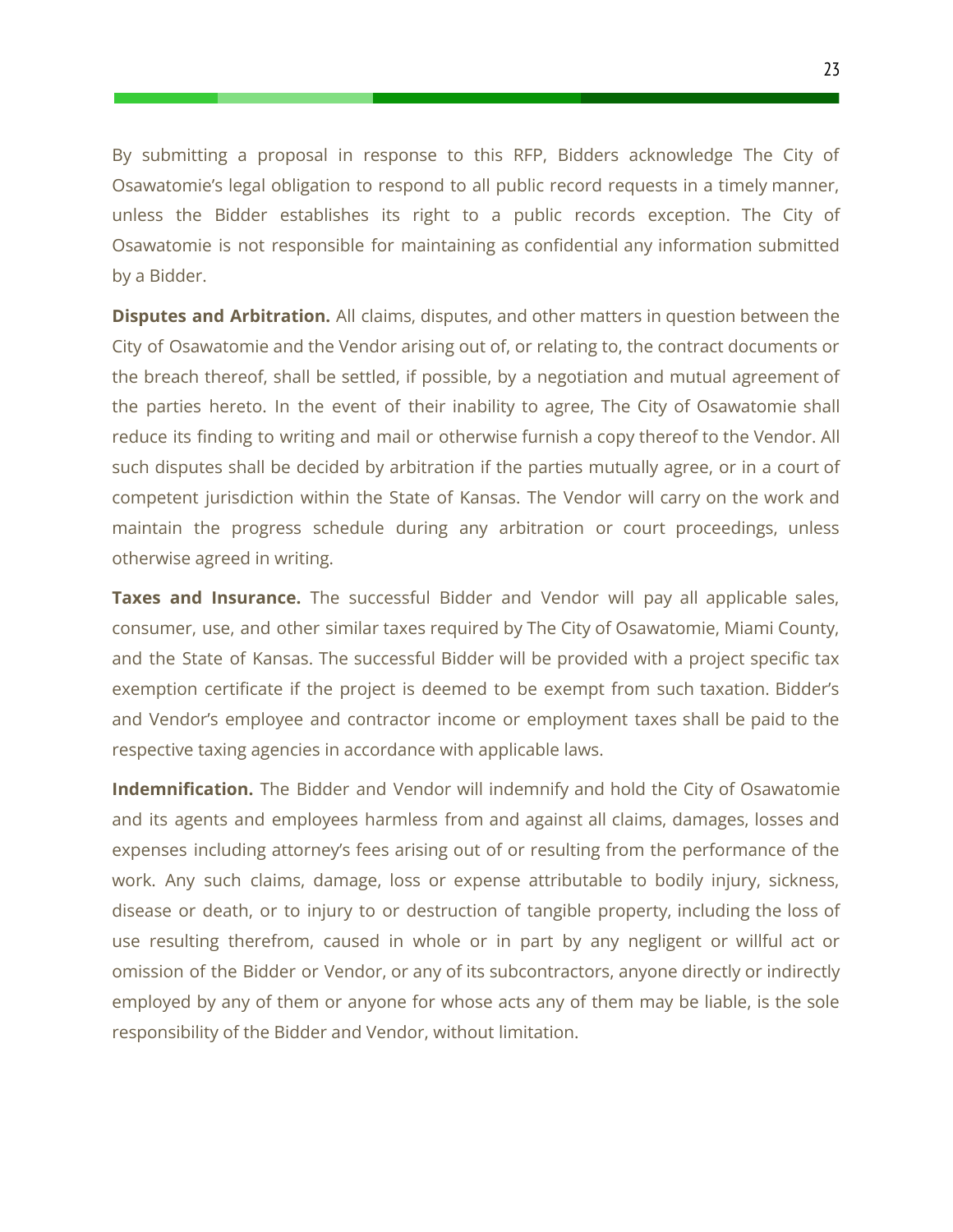**Certificate of Authorization.** The successful Bidder must provide a Certificate of Authorization to transact business in the State of Kansas that has been duly filed with the Kansas Secretary of State.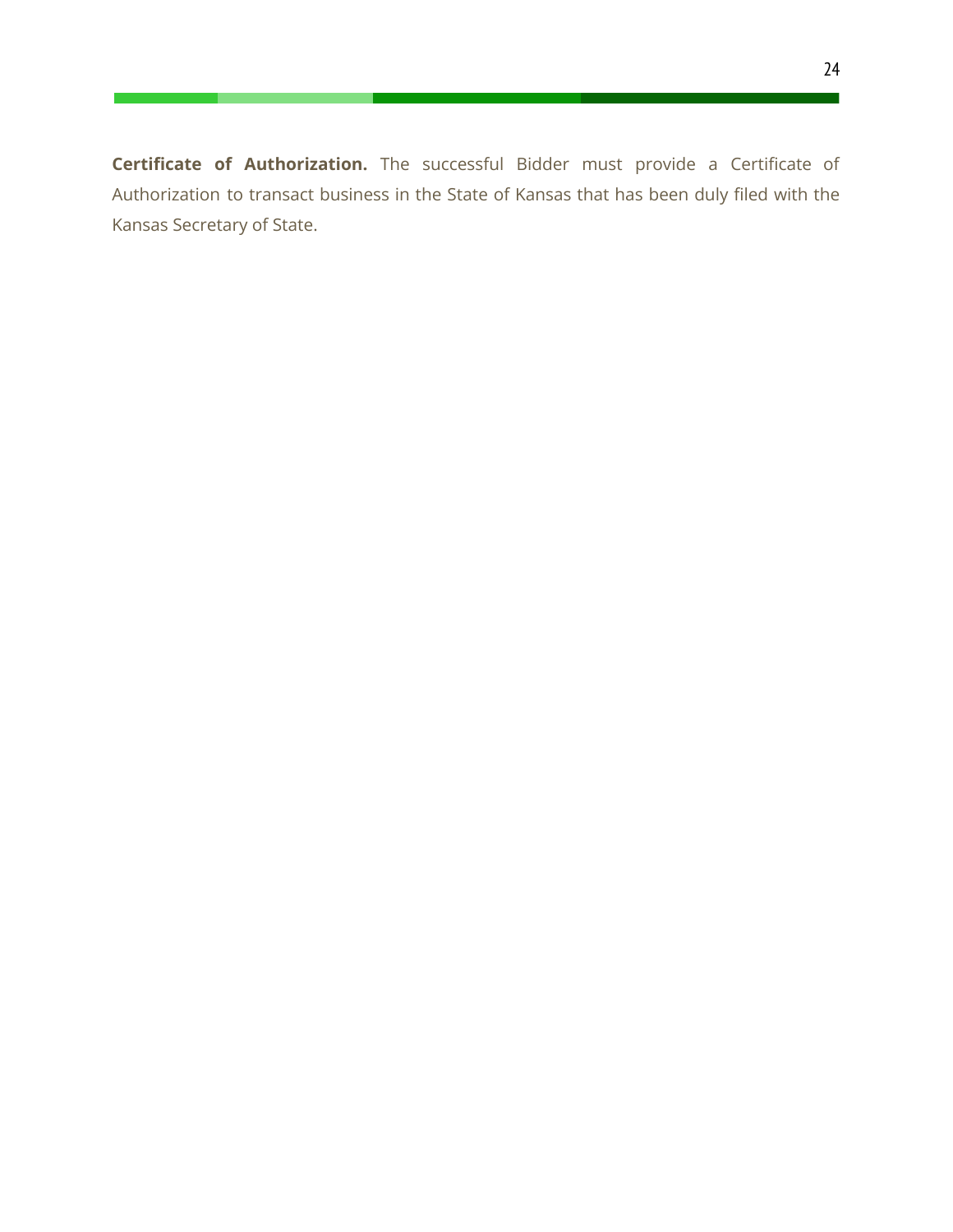# <span id="page-25-0"></span>**Attachments**

# <span id="page-25-1"></span>Attachment A: Electric Meters Installed

| <b>CLASS</b>                   | <b>MANUFACTURER</b> | <b>NUMBER INSTALLED</b> |
|--------------------------------|---------------------|-------------------------|
| *Form 2S, Class 200, 240V      |                     | 1970                    |
| *Form 2S, Class 320, 240V      |                     | 15                      |
| Form 4S, Class 20, 240V        |                     | 5                       |
| Form 9S, Class 20, 120-480V    |                     | 55                      |
| *Form 16S, Class 200, 120-480V |                     | 55                      |
| TOTAL                          |                     | 2100                    |

\* Integrated Disconnect / pre-pay availability

Please provide the recommended number needed for backups to be kept in inventory.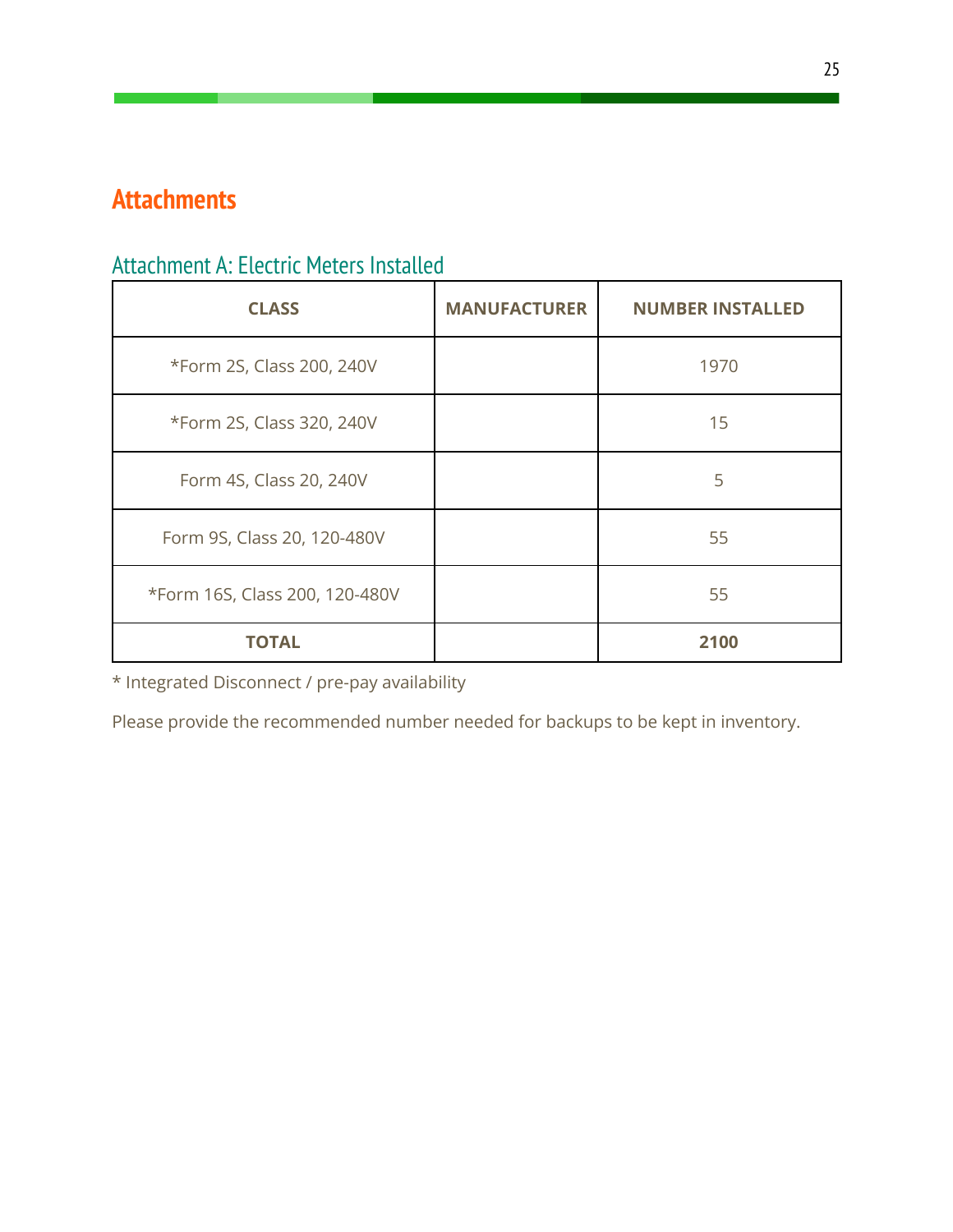<span id="page-26-0"></span>Attachment B: Water Meters Installed

| <b>METER SIZE</b> | <b>NUMBER INSTALLED</b> | <b>PIT</b> | <b>INSIDE</b> |
|-------------------|-------------------------|------------|---------------|
| 5/8 X 3/4"        | 1615                    |            |               |
| 3/4''             | 20                      |            |               |
| 1 <sup>n</sup>    | 20                      |            |               |
| 11/2"             | $\overline{7}$          |            |               |
| 2 <sup>n</sup>    | 13                      |            |               |
| 3''               |                         |            |               |
| 4 <sup>''</sup>   | $\overline{2}$          |            |               |
| <b>TOTAL</b>      | 1677                    |            |               |

Please provide the recommended number needed for backups to be kept in inventory.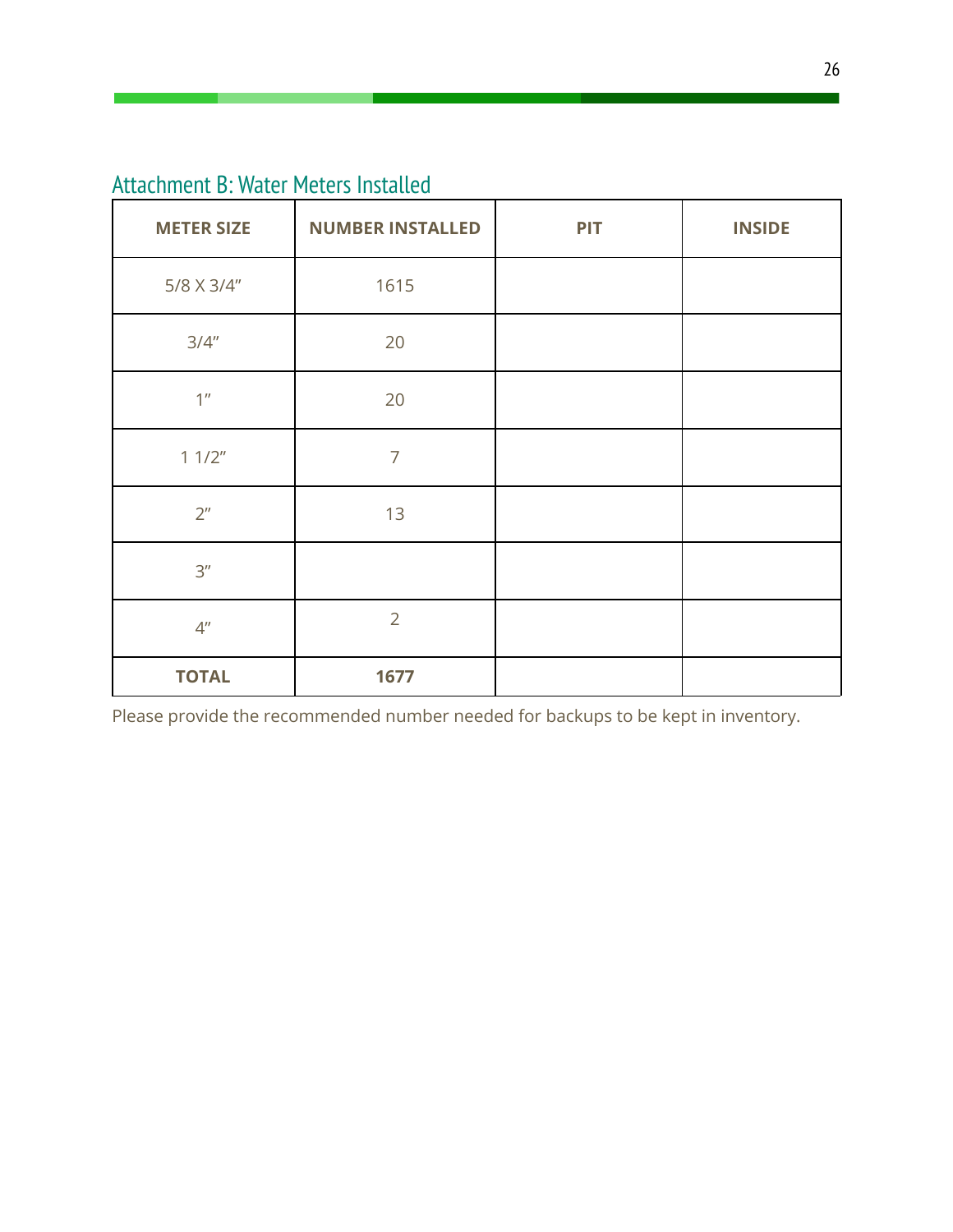# <span id="page-27-0"></span>Attachment C: Supplemental Questions to be Answered

<span id="page-27-1"></span>General

- 1. How many customers and/or meters are deployed in production on the current version of your solution?
- 2. Who is your largest customer using your solution in production?
- 3. What are some complications you have run into in the past with your proposed solution?
- 4. Is your proposed solution upgradeable for future uses? Such as street lighting control?

#### <span id="page-27-2"></span>**Security**

- 1. How is meter data encrypted as it travels from the end device across the network and back to the AMI head-end systems?
- 2. How is data encrypted on the backhaul between the field network and the AMI system?
- 3. Are VPN tunnels or other secure used?
- 4. Is there 24x7 security monitoring of the AMI head-end and/or MOM systems, firewalls and network?
- 5. What is the approach taken for system security and security standards?

#### <span id="page-27-3"></span>System Design

- 1. Describe the system architecture and configuration of your proposed system. Include diagrams that identify each component being proposed in an overall system design for infrastructure deployment and a description of the connectivity between the endpoints and the head-end system. Describe and show the architectural design and functional layout of the AMI System.
- 2. Please provide the minimum/maximum capabilities and describe any capacity limitations with respect to the bandwidth, amount/speed of data and number of devices that the proposed technology can support.
- 3. Please describe the capacity of each system component in terms of the number of meter readings stored (in total and per AMI end point) and/or the number of meter readings that can be transmitted or received in a given time interval.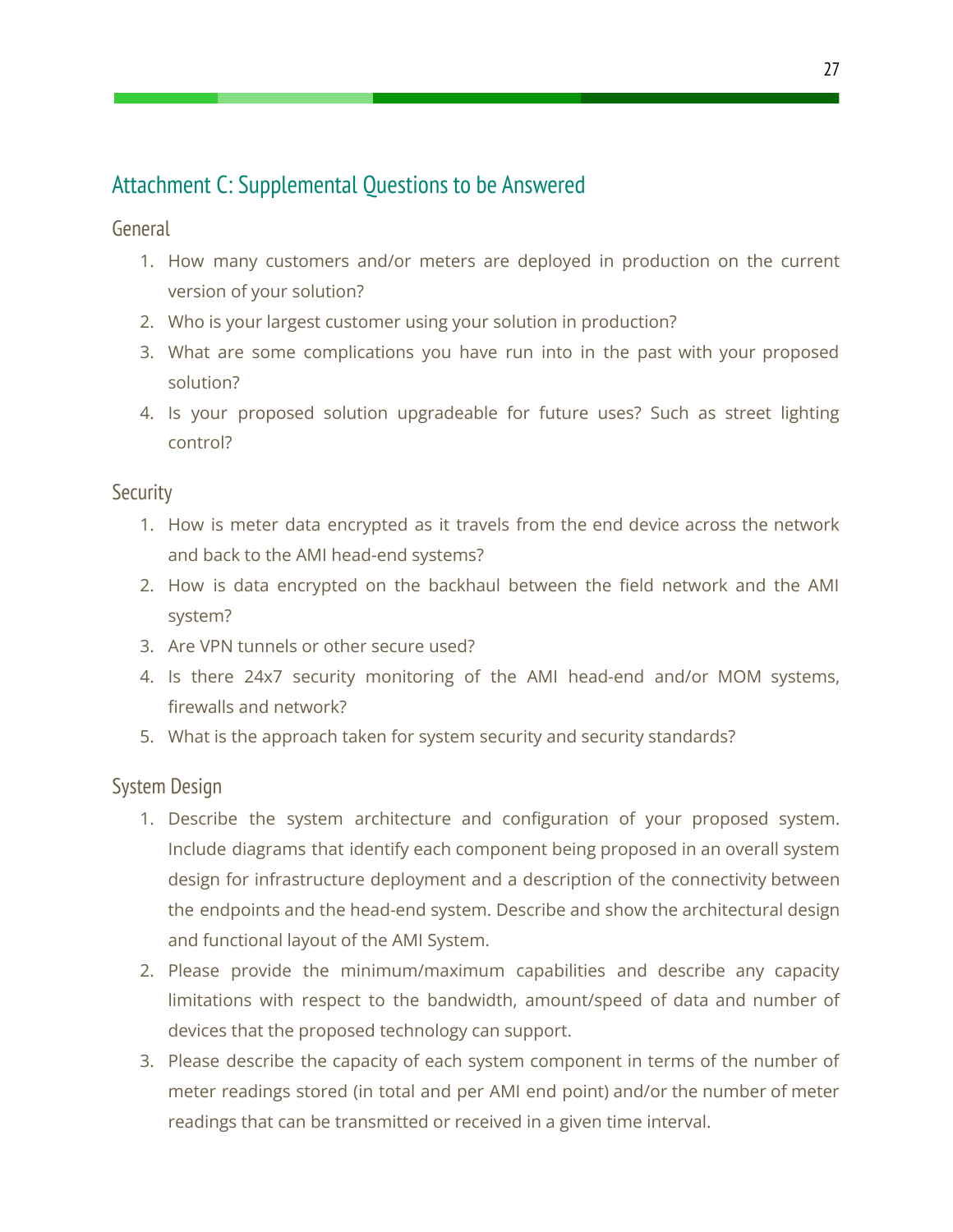- 4. Please provide a complete list of all electric and water meters that are compatible with your solution and fully compliant with metering regulations. For each type of meter, provide as applicable:
	- a. Manufacturer
	- b. Model/Form number/Size/Type
	- c. Historical 3-, 5- and 10-year meter failure rates
	- d. Battery failure rates at 5, 10, 15 and 20 years
	- e. Accuracy
	- f. Data security features
	- g. Can meter programs and firmware be upgraded remotely?
	- h. What is the warranty on electric meters?
	- i. What is the warranty on water meter modules?

#### <span id="page-28-0"></span>System Integration

- 1. Describe experience integrating to municipality billing systems such as Tyler Technologies Incode. Provide a list of those that you have integrated to.
- 2. What other interface options exist? Please describe and show which systems they have been integrated to, such as GIS, SCADA, etc.

#### <span id="page-28-1"></span>Software

- 1. Describe any new functions and features of the head end software that are planned for release over the next 12 months and the projected release dates.
- 2. Describe the upgrades or enhancements that have been made to the AMI and MDMS software products over the past three years. Please include a list of standard system interfaces that are currently supported for billing, outage management, home area networks, GIS, load control and other systems, along with future plans over the next 12 months.

#### <span id="page-28-2"></span>Backup

- 1. How are AMI Head-end and/or MOM system backups performed?
- 2. Are backups stored in an offsite location?
- 3. Does the AMI Head-end and/or MDM system include a disaster recovery site?
- 4. How often are disaster recovery tests performed?
	- a. Are they full backup verifications, file verifications, or both?